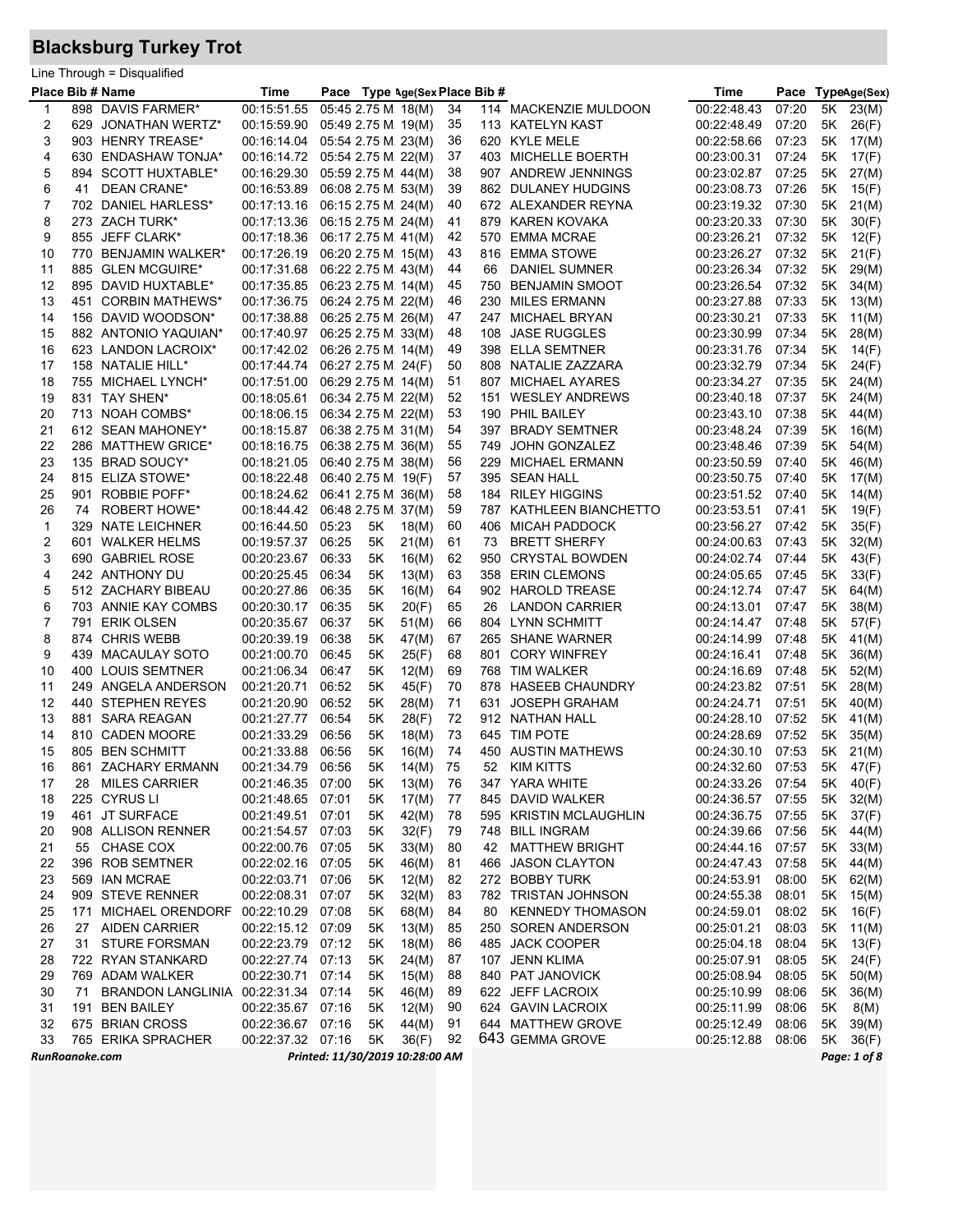## **Blacksburg Turkey Trot**

|     |     | Line Through = Disqualified      |                   |       |    |                               |     |     |                          |             |       |    |              |
|-----|-----|----------------------------------|-------------------|-------|----|-------------------------------|-----|-----|--------------------------|-------------|-------|----|--------------|
|     |     | Place Bib # Name                 | Time              | Pace  |    | Type \ge(Se) Place Bib # Name |     |     |                          | Time        | Pace  |    | Type\ge(Sex) |
| 93  | 111 | <b>LINDSAY CALL</b>              | 00:25:18.21       | 08:08 | 5K | 34(F)                         | 150 |     | 684 JASON MCNALLY        | 00:27:25.30 | 08:49 | 5Κ | 17(M)        |
| 94  | 69  | <b>CLAIRE LANGLINAIS</b>         | 00:25:20.55       | 08:09 | 5Κ | 12(F)                         | 151 | 730 | <b>MATTHEW WOODS</b>     | 00:27:29.08 | 08:50 | 5Κ | 39(M)        |
| 95  |     | 884 RYAN HENDRIX                 | 00:25:31.71       | 08:13 | 5Κ | 46(M)                         | 152 | 474 | <b>BRIAN LATTIMER</b>    | 00:27:33.25 | 08:52 | 5Κ | 50(M)        |
| 96  | 689 | ANDREW ROSE                      | 00:25:34.46       | 08:13 | 5K | 45(M)                         | 153 |     | 432 CLAY CASWELL         | 00:27:39.22 | 08:54 | 5Κ | 37(M)        |
| 97  |     | 692 MADELEINE ROSE               | 00:25:36.49       | 08:14 | 5K | 11(F)                         | 154 | 399 | <b>KEELY SEMTNER</b>     | 00:27:47.99 | 08:56 | 5Κ | 10(F)        |
| 98  |     | 839 NATALIE CATTERSON            | 00:25:38.04       | 08:15 | 5K | 47(F)                         | 155 |     | 404 ADRIANE BOERTH       | 00:27:48.60 | 08:57 | 5Κ | 14(F)        |
| 99  |     | 182 AIDEN CURFISS                | 00:25:40.13       | 08:15 | 5Κ | 9(M)                          | 156 | 849 | KATJA KEHLENBECK         | 00:27:48.79 | 08:57 | 5Κ | 14(F)        |
| 100 |     | 676 PETE ARNER                   | 00:25:40.46       | 08:15 | 5Κ | 39(M)                         | 157 | 785 | <b>JULIA BIANCHETTO</b>  | 00:27:49.14 | 08:57 | 5Κ | 17(F)        |
| 101 |     | 677 SARA ARNER                   | 00:25:40.61       | 08:15 | 5K | 37(F)                         | 158 | 228 | LAUREN ERMANN            | 00:27:50.86 | 08:57 | 5Κ | 46(F)        |
| 102 |     | 638 RYAN SYPNIEWSKI              | 00:25:42.82       | 08:16 | 5K | 35(M)                         | 159 | 14  | <b>BEN GWILLIAM</b>      | 00:27:52.92 | 08:58 | 5Κ | 8(M)         |
| 103 |     | 640 LEO GARCIA                   | 00:25:43.29       | 08:16 | 5K | 32(M)                         | 160 | 917 | <b>JONATHAN TAGG</b>     | 00:27:55.75 | 08:59 | 5Κ | 32(M)        |
| 104 | 291 | <b>ROBERT HODGE</b>              | 00:25:43.74       | 08:16 | 5K |                               | 161 | 896 | <b>CHRIS RAVENBERG</b>   | 00:27:56.49 | 08:59 | 5K |              |
|     |     |                                  |                   |       |    | 18(M)                         |     |     |                          |             |       |    | 51(M)        |
| 105 | 948 | <b>JULIE MCRAE</b>               | 00:25:43.79       | 08:16 | 5Κ | 43(F)                         | 162 | 48  | <b>BECKY HERTLING</b>    | 00:27:57.33 | 08:59 | 5Κ | 48(F)        |
| 106 |     | 663 CAMERON SEELEY               | 00:25:44.52       | 08:17 | 5Κ | 19(F)                         | 163 | 619 | KATIE MELE               | 00:27:58.95 | 09:00 | 5Κ | 19(F)        |
| 107 | 277 | <b>GREGORY HARRELL</b>           | 00:25:45.61       | 08:17 | 5Κ | 39(M)                         | 164 | 656 | DUNCAN OSTROWER          | 00:28:01.49 | 09:01 | 5Κ | 13(M)        |
| 108 | 916 | <b>BRIAN COOLS</b>               | 00:25:47.05       | 08:17 | 5K | 57(M)                         | 165 | 448 | <b>GLENN MATHEWS</b>     | 00:28:01.67 | 09:01 | 5Κ | 54(M)        |
| 109 | 220 | PABLO SOBRADO                    | 00:25:52.79       | 08:19 | 5K | 45(M)                         | 166 | 70  | <b>LUKE LANGLINAIS</b>   | 00:28:02.35 | 09:01 | 5Κ | 9(M)         |
| 110 | 138 | DAMIEN JOSEFIAK                  | 00:25:54.37       | 08:20 | 5K | 48(M)                         | 167 | 739 | <b>SARAH LANGLINAIS</b>  | 00:28:02.92 | 09:01 | 5Κ | 44(F)        |
| 111 |     | 270 DANIEL SONG                  | 00:25:57.20       | 08:21 | 5Κ | 47(M)                         | 168 |     | 313 BARRIE CLARK         | 00:28:04.45 | 09:02 | 5Κ | 21(F)        |
| 112 |     | 813 MELISSA GRANELL              | 00:25:57.88       | 08:21 | 5Κ | 37(F)                         | 169 |     | 533 CURTIS GALBRAITH     | 00:28:04.59 | 09:02 | 5Κ | 27(M)        |
| 113 | 21  | <b>GARY KAN</b>                  | 00:25:58.37       | 08:21 | 5Κ | 34(M)                         | 170 | 534 | DANA BELCHER             | 00:28:05.20 | 09:02 | 5Κ | 25(F)        |
| 114 | 429 | <b>RYAN WAGONER</b>              | 00:26:03.09       | 08:23 | 5K | 39(M)                         | 171 | 188 | <b>OWEN FOTINOS</b>      | 00:28:10.27 | 09:04 | 5Κ | 10(M)        |
| 115 | 477 | <b>BARRETT LATTIMER</b>          | 00:26:04.62       | 08:23 | 5K | 21(M)                         | 172 |     | 607 KATE ORTON           | 00:28:14.74 | 09:05 | 5Κ | 27(F)        |
| 116 | 531 | <b>DEVIN ARMSTRONG</b>           | 00:26:05.84       | 08:23 | 5Κ | 23(F)                         | 173 | 635 | ANDREW ORTON             | 00:28:15.88 | 09:05 | 5Κ | 28(M)        |
| 117 |     | 324 CONNER FELTON                | 00:26:09.85       | 08:25 | 5Κ | 13(M)                         | 174 | 848 | <b>STACY MERRIMAN</b>    | 00:28:18.27 | 09:06 | 5Κ | 32(F)        |
| 118 |     | 322 KIRK FELTON                  | 00:26:10.25       | 08:25 | 5Κ | 48(M)                         | 175 | 883 | <b>JULIE MCLAUGHLIN</b>  | 00:28:20.39 | 09:07 | 5Κ | 35(F)        |
| 119 | 821 | <b>JEFFERSON COX</b>             | 00:26:11.06       | 08:25 | 5Κ | 37(M)                         | 176 | 521 | <b>MATTHEW ACCIAI</b>    | 00:28:21.19 | 09:07 | 5Κ | 19(M)        |
| 120 | 841 | <b>MELEAH OVERHOLT</b>           | 00:26:11.42       | 08:25 | 5Κ | 23(F)                         | 177 | 766 | DAVID J. SPRACHER        | 00:28:21.45 | 09:07 | 5Κ | 9(M)         |
| 121 | 475 | <b>CHARLIE LATTIMER</b>          | 00:26:12.37       | 08:26 | 5K | 13(M)                         | 178 |     | 564 LETICIA STUCKI       | 00:28:24.70 | 09:08 | 5Κ | 27(F)        |
| 122 |     | 295 ANGELA SPESSARD              | 00:26:15.15       | 08:26 | 5K | 35(F)                         | 179 | 115 | DAWN ZIMMER              | 00:28:25.83 | 09:09 | 5Κ | 57(F)        |
| 123 |     | 144 LAUREN BLACK                 | 00:26:15.34       | 08:27 | 5Κ | 23(F)                         | 180 |     | 767 DAVID R. SPRACHER    | 00:28:26.53 | 09:09 | 5Κ | 40(M)        |
| 124 |     | 157 CASEY PHLEGAR                | 00:26:15.87       | 08:27 | 5Κ |                               | 181 | 377 | <b>HENRY SHOWALTER</b>   | 00:28:31.39 | 09:10 | 5Κ |              |
|     |     |                                  |                   |       |    | 26(F)                         |     |     |                          |             |       |    | 49(M)        |
| 125 | 150 | <b>KENDALL ANDREWS</b>           | 00:26:19.29       | 08:28 | 5Κ | 23(F)                         | 182 | 82  | <b>LUKE ROBINSON</b>     | 00:28:36.05 | 09:12 | 5Κ | 40(M)        |
| 126 | 617 | <b>JENNIFER MELE</b>             | 00:26:19.38       | 08:28 | 5Κ | 49(F)                         | 183 | 109 | RAFFAELLA DE VITA        | 00:28:36.47 | 09:12 | 5K | 43(F)        |
| 127 |     | 476 MASON LATTIMER               | 00:26:24.51       | 08:30 | 5K | 16(M)                         | 184 | 797 | KYLE LAPAN               | 00:28:39.70 | 09:13 | 5Κ | 33(M)        |
| 128 | 499 | BENJAMIN BRADFORI 00:26:29.42    |                   | 08:31 | 5Κ | 33(M)                         | 185 | 459 | <b>JOHN SEAGO</b>        | 00:28:42.27 | 09:14 | 5Κ | 36(M)        |
| 129 | 500 | <b>CHARLES BRADFORD</b>          | 00:26:29.66       | 08:31 | 5Κ | 30(M)                         | 186 | 12  | AMANDA HOLLANDSWORTH     | 00:28:42.34 | 09:14 | 5Κ | 24(F)        |
| 130 | 479 | <b>JULIA LATTIMER</b>            | 00:26:32.18       | 08:32 | 5Κ | 18(F)                         | 187 | 170 | DANIEL ASBURY            | 00:28:43.61 | 09:14 | 5Κ | 40(M)        |
| 131 | 67  | CATHERINE SUMNER                 | 00:26:32.74       | 08:32 | 5Κ | 31(F)                         | 188 | 681 | <b>RYAN WILDMAN</b>      | 00:28:51.77 | 09:17 | 5Κ | 42(M)        |
| 132 | 56  | <b>ROBIN QUEEN</b>               | 00:26:36.82 08:33 |       | 5K | 41(F)                         | 189 |     | 806 GEORGE SANTOPIETRO   | 00:28:52.81 | 09:17 |    | 5K 63(M)     |
| 133 |     | 473 KRISTINE LATTIMER            | 00:26:39.51       | 08:34 | 5K | 47(F)                         | 190 | 4   | <b>JEREMIAH THOMPSON</b> | 00:28:56.39 | 09:18 | 5K | 13(M)        |
| 134 | 8   | <b>JACKSON HARDY</b>             | 00:26:40.10       | 08:35 | 5K | 14(M)                         | 191 |     | 263 DAN WOODS            | 00:28:58.60 | 09:19 | 5K | 48(M)        |
| 135 |     | 812 JOSUE COLLADO                | 00:26:42.35       | 08:35 | 5K | 24(M)                         | 192 |     | 900 FIRAS DALLOUL        | 00:28:59.47 | 09:19 | 5K | 19(M)        |
| 136 |     | 574 CHEYENNE CALDWEL             | 00:26:50.74       | 08:38 | 5K | 28(F)                         | 193 |     | 508 AMANDA GRACIA        | 00:28:59.88 | 09:20 | 5Κ | 28(F)        |
| 137 |     | 584 ARLENE MONGOMER' 00:26:52.97 |                   | 08:39 | 5Κ | 28(F)                         | 194 |     | 542 CONSTANCE HULL       | 00:29:00.02 | 09:20 | 5K | 25(F)        |
| 138 |     | 888 KIRSTEN TICE                 | 00:26:53.66       | 08:39 | 5K | 24(F)                         | 195 |     | 544 LINDSEY MANN         | 00:29:01.50 | 09:20 | 5K | 14(F)        |
| 139 |     | 444 LISA DEANE                   | 00:26:55.74       | 08:40 | 5K | 36(F)                         | 196 |     | 507 ROBERT HULL          | 00:29:01.61 | 09:20 | 5K | 27(M)        |
| 140 | 9   | <b>NATE HARDY</b>                | 00:26:58.51       | 08:40 | 5K | 12(M)                         | 197 |     | 699 HANNAH LEVENTHAL     | 00:29:02.98 | 09:21 | 5K | 29(F)        |
| 141 | 826 | <b>SHANNON LEWIS</b>             | 00:26:58.79       | 08:41 | 5Κ | 39(F)                         | 198 |     | 809 BRANDON MOORE        | 00:29:14.17 | 09:24 | 5K | 48(M)        |
| 142 |     | 605 KIRSTEN MITCHELL             | 00:27:00.05       | 08:41 | 5K | 23(F)                         | 199 |     | 717 CAITLIN WOODSON      | 00:29:14.69 | 09:24 | 5K | 33(F)        |
| 143 |     | 788 CHRISTA WHALEY               | 00:27:05.99       | 08:43 | 5Κ | 47(F)                         | 200 |     | 852 MARGARET LANDIS      | 00:29:16.49 | 09:25 | 5Κ |              |
|     |     |                                  |                   |       |    |                               |     |     |                          |             |       |    | 30(F)        |
| 144 |     | 484 KRISTIE COOPER               | 00:27:08.41       | 08:44 | 5K | 48(F)                         | 201 |     | 535 ERIN BOND            | 00:29:20.76 | 09:26 | 5K | 40(F)        |
| 145 |     | 802 MATTHEW FITTING              | 00:27:09.19       | 08:44 | 5Κ | 61(M)                         | 202 |     | 467 DARRELL LUCAS        | 00:29:21.20 | 09:26 | 5K | 45(M)        |
| 146 |     | 486 AL COOPER                    | 00:27:09.21       | 08:44 | 5K | 44(M)                         | 203 |     | 524 LAURA OGANOWSKI      | 00:29:21.75 | 09:27 | 5K | 27(F)        |
| 147 |     | 268 HAILEY WADE                  | 00:27:10.97       | 08:44 | 5K | 18(F)                         | 204 |     | 276 TOSHIMI BABA         | 00:29:21.82 | 09:27 | 5K | 35(M)        |
| 148 |     | 427 IAN VELICKOVIC               | 00:27:14.08       | 08:45 | 5K | 12(M)                         | 205 | 11  | <b>WILLIAM ZIMMERMAN</b> | 00:29:24.54 | 09:27 | 5K | 29(M)        |
| 149 |     | 618 DAVID MELE                   | 00:27:18.91       | 08:47 | 5K | 49(M)                         | 206 |     | 754 JUDITH KIMBELL       | 00:29:26.23 | 09:28 | 5K | 59(F)        |
|     |     |                                  |                   |       |    |                               |     |     |                          |             |       |    | $D222213260$ |

*Printed: 11/30/2019 10:28:00 AM*

*Page: 2 of 8*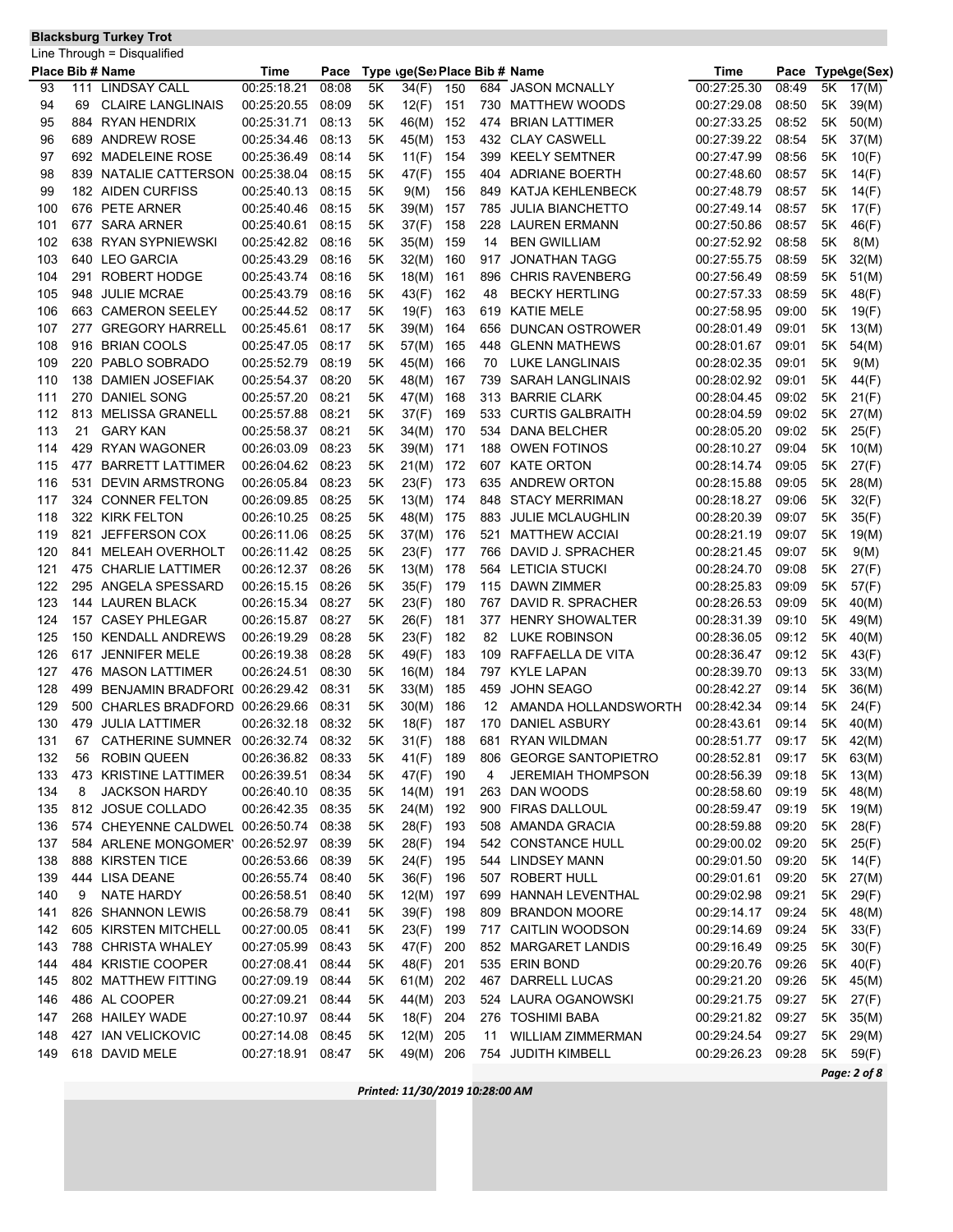|     |     | <b>Bib # Name</b>       | Time              | Pace  |               | Type (ge(Sex) |     |     | Bib # Name                | Time              | Pace  |      | Type\ge(Sex) |
|-----|-----|-------------------------|-------------------|-------|---------------|---------------|-----|-----|---------------------------|-------------------|-------|------|--------------|
|     |     | 207 226 SAMUEL KNUPP    | 00:29:29.86       | 09:29 | 5K            | 9(M)          | 265 |     | 577 LINA BARANAUSKAS      | 00:30:47.46       | 09:54 | 5K   | 8(F)         |
| 208 |     | 555 BEN LETHAM          | 00:29:30.20       | 09:29 | 5K            | 31(M)         | 266 |     | 436 KAREN WEBER           | 00:30:48.01       | 09:54 | 5K   | 45(F)        |
| 209 |     | 530 SEAN EICHLIN        | 00:29:30.33       | 09:29 | 5Κ            | 26(M)         | 267 | 176 | TIM HOWLAND               | 00:30:49.52       | 09:55 | 5K   | 44(M)        |
| 210 |     | 224 LAURIE FRITSCH      | 00:29:30.36       | 09:29 | 5Κ            | 43(F)         | 268 |     | 354 SHELBY DIXON          | 00:30:56.40       | 09:57 | 5K   | 49(F)        |
| 211 |     | 227 IRIS FRITSCH        | 00:29:30.54       | 09:29 | 5K            | 11(F)         | 269 |     | 425 IVAN VELICKOVIC       | 00:30:57.96       | 09:58 | 5K   | 41(M)        |
| 212 |     | 625 CATHERINE LOGAN     | 00:29:31.36       | 09:30 | 5Κ            | 50(F)         | 270 |     | 460 LAUREN SURFACE        | 00:30:59.21       | 09:58 | 5K   | 39(F)        |
| 213 |     | 256 CHRISTINA LETHAM    | 00:29:32.47       | 09:30 | 5K            | 37(F)         | 271 | 520 | LISA ACCIAI               | 00:31:01.16       | 09:59 | 5K   | 52(F)        |
|     |     | 889 COLLEEN GENTRY      | 00:29:34.75       | 09:31 | 5K            | 57(F)         | 272 | 854 | <b>JACK FUHRER</b>        | 00:31:01.17       | 09:59 | 5K   | 16(M)        |
| 214 |     | 325 ALI BUTT            | 00:29:37.86       | 09:32 | 5K            | 44(M)         | 273 |     | 602 ALEXANDRA HELMS       | 00:31:03.98       | 09:59 | 5K   | 18(F)        |
| 215 |     |                         |                   | 09:32 |               |               | 274 |     |                           |                   |       |      |              |
| 216 |     | 292 DARRELL THORNTON    | 00:29:38.00       |       | 5K            | 59(M)         |     | 160 | <b>JOHN RICHEY</b>        | 00:31:06.71       | 10:00 | 5K   | 43(M)        |
| 217 |     | 756 JOHN LYNCH          | 00:29:40.81       | 09:33 | 5K            | 52(M)         | 275 | 44  | <b>HAYLEY LIGHT</b>       | 00:31:06.87       | 10:00 | 5Κ   | 11(F)        |
| 218 |     | 290 LAURA HODGE         | 00:29:44.71       | 09:34 | 5Κ            | 19(F)         | 276 | 814 | <b>BROOKLYNN WHITTIER</b> | 00:31:07.80       | 10:01 | 5Κ   | 30(F)        |
| 219 | 93  | <b>EMMA HANRATTY</b>    | 00:29:46.65       | 09:35 | 5Κ            | 13(F)         | 277 |     | 355 KARA COX              | 00:31:08.49       | 10:01 | 5Κ   | 33(F)        |
| 220 |     | 154 RACHEL ROBINSON     | 00:29:57.79       | 09:38 | 5K            | 34(F)         | 278 |     | 147 LAURA THORNTON        | 00:31:08.72       | 10:01 | 5Κ   | 25(F)        |
| 221 | 606 | <b>JOHN MLECZEWSKI</b>  | 00:29:58.18       | 09:38 | 5K            | 40(M)         | 279 | 799 | <b>CALEB DUDDING</b>      | 00:31:09.16       | 10:01 | 5Κ   | 19(M)        |
| 222 |     | 193 LISA SMELSER        | 00:29:58.43       | 09:38 | 5K            | 36(F)         | 280 | 783 | <b>BETH JOHNSON</b>       | 00:31:16.85       | 10:04 | 5Κ   | 57(F)        |
| 223 |     | 194 LUCAS SMELSER       | 00:29:58.73       | 09:38 | 5K            | 43(M)         | 281 |     | 800 LEAH BURG             | 00:31:17.90       | 10:04 | 5K   | 18(F)        |
| 224 |     | 195 MARK THROCKMORT(    | 00:29:59.58       | 09:39 | 5Κ            | 58(M)         | 282 | 7   | <b>JASON HARDY</b>        | 00:31:18.37       | 10:04 | 5K   | 43(M)        |
| 225 | 91  | HELENA MORGAN           | 00:30:02.17       | 09:40 | 5Κ            | 32(F)         | 283 | 853 | TIMOTHY FUHRER            | 00:31:19.05       | 10:04 | 5K   | 48(M)        |
| 226 |     | 858 SOFI RINCON         | 00:30:04.11       | 09:40 | 5K            | 30(F)         | 284 |     | 860 LISA YOUNG            | 00:31:22.32       | 10:05 | 5K   | 53(F)        |
| 227 |     | 572 PENNY WHITE         | 00:30:04.99       | 09:40 | 5K            | 56(F)         | 285 |     | 887 CAITLIN MCGUIRE       | 00:31:22.52       | 10:05 | 5Κ   | 15(F)        |
| 228 |     | 547 JACK JOHNSEN        | 00:30:05.31       | 09:41 | 5Κ            | 8(M)          | 286 |     | 237 CONNOR MCFALL         | 00:31:23.38       | 10:06 | 5Κ   | 13(M)        |
| 229 | 437 | <b>MELANIE MATTHEWS</b> | 00:30:05.98       | 09:41 | 5K            | 34(F)         | 287 | 236 | <b>REECE MCFALL</b>       | 00:31:25.21       | 10:06 | 5Κ   | 10(M)        |
|     |     | 949 MIKE RISEN          | 00:30:06.27       | 09:41 | 5K            | 40(M)         | 288 | 238 | <b>PAUL MCFALL</b>        | 00:31:26.40       | 10:07 | 5K   | 43(M)        |
| 230 |     | 563 SAM SZEFC           | 00:30:07.26       | 09:41 | 5K            |               | 289 |     | 235 HOLLY MCFALL          | 00:31:26.58       | 10:07 | 5K   |              |
| 231 |     |                         |                   |       |               | 10(M)         |     |     |                           |                   |       |      | 43(F)        |
| 232 |     | 438 BEN MATTHEWS        | 00:30:07.51       | 09:41 | 5K            | 36(M)         | 290 |     | 422 CHIP DUNSTAN          | 00:31:30.40       | 10:08 | 5K   | 38(M)        |
| 233 |     | 540 JACKIE DELANO       | 00:30:08.50       | 09:42 | 5K            | 36(F)         | 291 |     | 576 YVONNE                | 00:31:31.04       | 10:08 | 5K   | 10(F)        |
| 234 | 561 | JOHNMICHAEL             | 00:30:09.71       | 09:42 | 5K            | 12(M)         |     |     | BARANAUSKAS               |                   |       |      |              |
|     |     | SZEFC                   |                   |       |               |               | 292 | 423 | JAMERSON                  | 00:31:31.51       | 10:08 | 5K   | 9(M)         |
| 235 |     | 327 BRIAN ROMANS        | 00:30:10.62 09:42 |       | 5K            | 46(M)         |     |     | DUNSTAN                   |                   |       |      |              |
| 236 |     | 865 WESLEY HUNT         | 00:30:11.73       | 09:43 | 5Κ            | 36(M)         | 293 |     | 205 ADRIENNE BAHRET       | 00:31:33.72       | 10:09 | 5K   | 23(F)        |
| 237 |     | 446 RONI JENNINGS       | 00:30:11.74       | 09:43 | 5K            | 56(F)         | 294 | 206 | <b>JOSEPH BAHRET</b>      | 00:31:37.02       | 10:10 | 5K   | 23(M)        |
| 238 |     | 867 SOPHIA HUNT         | 00:30:12.84       | 09:43 | 5K            | 10(F)         | 295 | 43  | <b>BRITTNEY BRIGHT</b>    | 00:31:40.25       | 10:11 | 5K   | 32(F)        |
| 239 |     | 447 ROBERT              | 00:30:13.25       | 09:43 | 5K            | 33(M)         | 296 | 49  | <b>EDWARD HERTLING</b>    | 00:31:41.71       | 10:12 | 5K   | 45(M)        |
|     |     | <b>HILDEBRAND</b>       |                   |       |               |               | 297 | 209 | SARAH BLAKE               | 00:31:43.58       | 10:12 | 5K   | 24(F)        |
| 240 |     | 414 MARY ELLEN PRICE    | 00:30:14.08       | 09:43 | 5K            | 24(F)         | 298 |     | 704 WILLIAM HIERONYMI     | 00:31:44.24       | 10:12 | 5K   | 24(M)        |
| 241 |     | 143 EVAN MEFFORD        | 00:30:15.79 09:44 |       | 5Κ            | 12(M)         | 299 |     | 686 LEIGH HIERONYMI       | 00:31:44.38       | 10:12 | 5K   | 29(F)        |
|     |     | 242 683 LAURA HENDERSON | 00:30:17.32 09:44 |       | $5\mathsf{K}$ | 25(F)         | 300 |     | 46 EMILY BISHOP           | 00:31:45.44 10:13 |       |      | 5K 14(F)     |
| 243 |     | 148 MORGAN DOLPH        | 00:30:18.97 09:45 |       | 5K            | 29(F)         | 301 |     | 657 ASPEN THOMPSON        | 00:31:46.33       | 10:13 | 5K   | 10(M)        |
| 244 |     | 149 JUSTIN DOLPH        | 00:30:21.01       | 09:46 | 5K            | 30(M)         | 302 |     | 244 JAMIE RACZYNSKI       | 00:31:46.59       | 10:13 | 5K   | 14(F)        |
| 245 |     | 494 MAYA ENGLISH        | 00:30:21.65 09:46 |       | 5Κ            | 42(F)         | 303 |     | 838 JACKSON MANN          | 00:31:47.94       | 10:14 | 5K   | 11(M)        |
| 246 |     | 557 CALEB GWINN         | 00:30:21.90 09:46 |       | 5K            | 18(M)         | 304 |     | 628 MICHAELA LOGAN        | 00:31:47.97       | 10:14 | 5K   | 17(F)        |
|     |     | 667 CHRISTINA ALBERT    | 00:30:22.37 09:46 |       | 5K            | 42(F)         |     |     | 627 JENNA LOGAN           | 00:31:48.79       | 10:14 | 5K   |              |
| 247 |     |                         | 00:30:23.35       |       |               |               | 305 |     |                           |                   |       |      | 20(F)        |
| 248 |     | 178 JACK HOWLAND        |                   | 09:46 | 5K            | 13(M)         | 306 |     | 541 MATTHEW DELANO        | 00:31:49.87       | 10:14 | 5K   | 39(M)        |
| 249 |     | 560 JOHN SZEFC          | 00:30:29.51       | 09:48 | 5Κ            | 52(M)         | 307 |     | 356 JANET DE GROFF        | 00:31:50.03       | 10:14 | 5K   | 51(F)        |
| 250 |     | 234 ALLY LEONARD        | 00:30:30.40       | 09:49 | 5Κ            | 25(F)         | 308 |     | 794 JEFF VIGIL            | 00:31:50.46       | 10:14 | 5K   | 33(M)        |
| 251 |     | 586 AMY HUDSON          | 00:30:31.04       | 09:49 | 5Κ            | 43(F)         | 309 |     | 155 CATHERINE             | 00:31:53.13       | 10:15 | 5K   | 30(F)        |
| 252 |     | 219 MEREDITH LEONARD    | 00:30:31.57       | 09:49 | 5Κ            | 35(F)         |     |     | <b>WOODSON</b>            |                   |       |      |              |
| 253 |     | 824 GAURAV KALE         | 00:30:34.41       | 09:50 | 5Κ            | 26(M) 310     |     |     | 566 RICHARD RUSSELL       | 00:31:53.96       | 10:16 | 5K   | 32(M)        |
| 254 |     | 660 BRIAN BRITT BRITT   | 00:30:36.32 09:51 |       | 5Κ            | 55(M) 311     |     |     | 421 KAILYN BRAWLEY        | 00:31:55.58       | 10:16 | 5K   | 13(F)        |
| 255 |     | 781 CHAD CLEMONS        | 00:30:36.62 09:51 |       | 5Κ            | 35(M) 312     |     |     | 609 GEOFFREY              | 00:31:57.13       | 10:17 |      | 5K 56(M)     |
| 256 |     | 687 TYLER MELLOR        | 00:30:36.93 09:51 |       | 5Κ            | 29(M)         |     |     | GANGLOFF                  |                   |       |      |              |
| 257 |     | 859 ERIN LITTLE         | 00:30:37.24       | 09:51 | 5K            | 39(F) 313     |     |     | 653 COREEN MCCOOL         | 00:31:58.65       | 10:17 |      | 5K 44(F)     |
| 258 | 47  | <b>ERIN BISHOP</b>      | 00:30:38.73       | 09:51 | 5K            | 12(F)         | 314 |     | 307 JAY WEBSTER           | 00:31:59.33       | 10:17 | 5K . | 61(M)        |
| 259 | 45  | <b>KATIE LIGHT</b>      | 00:30:39.03       | 09:51 | 5K            | 14(F)         | 315 |     | 385 BRADEN LONG           | 00:31:59.99       | 10:17 | 5K   | 10(M)        |
| 260 | 68  | REBECCA HOVIS           | 00:30:39.15       | 09:51 | 5K            | 26(F)         | 316 |     | 310 ELI RUTHERFORD        | 00:32:03.33       | 10:19 | 5Κ   | 9(M)         |
| 261 |     | 177 JULIA HOWLAND       | 00:30:40.40       | 09:52 | 5K            | 15(F)         | 317 |     | 318 HANNAH                | 00:32:04.47       | 10:19 | 5K   | 12(F)        |
| 262 |     | 179 LOGAN HOWLAND       | 00:30:40.52       | 09:52 | 5K            | 10(M)         |     |     | <b>RUTHERFORD</b>         |                   |       |      |              |
| 263 |     | 287 JULIE HODGE         | 00:30:43.19       | 09:53 | 5Κ            | 49(F)         | 318 |     | 269 ANDREA SONG           | 00:32:14.06       | 10:22 |      | 5K 46(F)     |
|     |     | 152 CHRIS ANDREWS       | 00:30:43.80 09:53 |       |               |               |     |     |                           |                   | 10:24 |      | 5K 45(M)     |
| 264 |     |                         |                   |       | 5K            | 53(M) 319     |     |     | 258 CHARLES ADAMAVAGE     | 00:32:20.50       |       |      |              |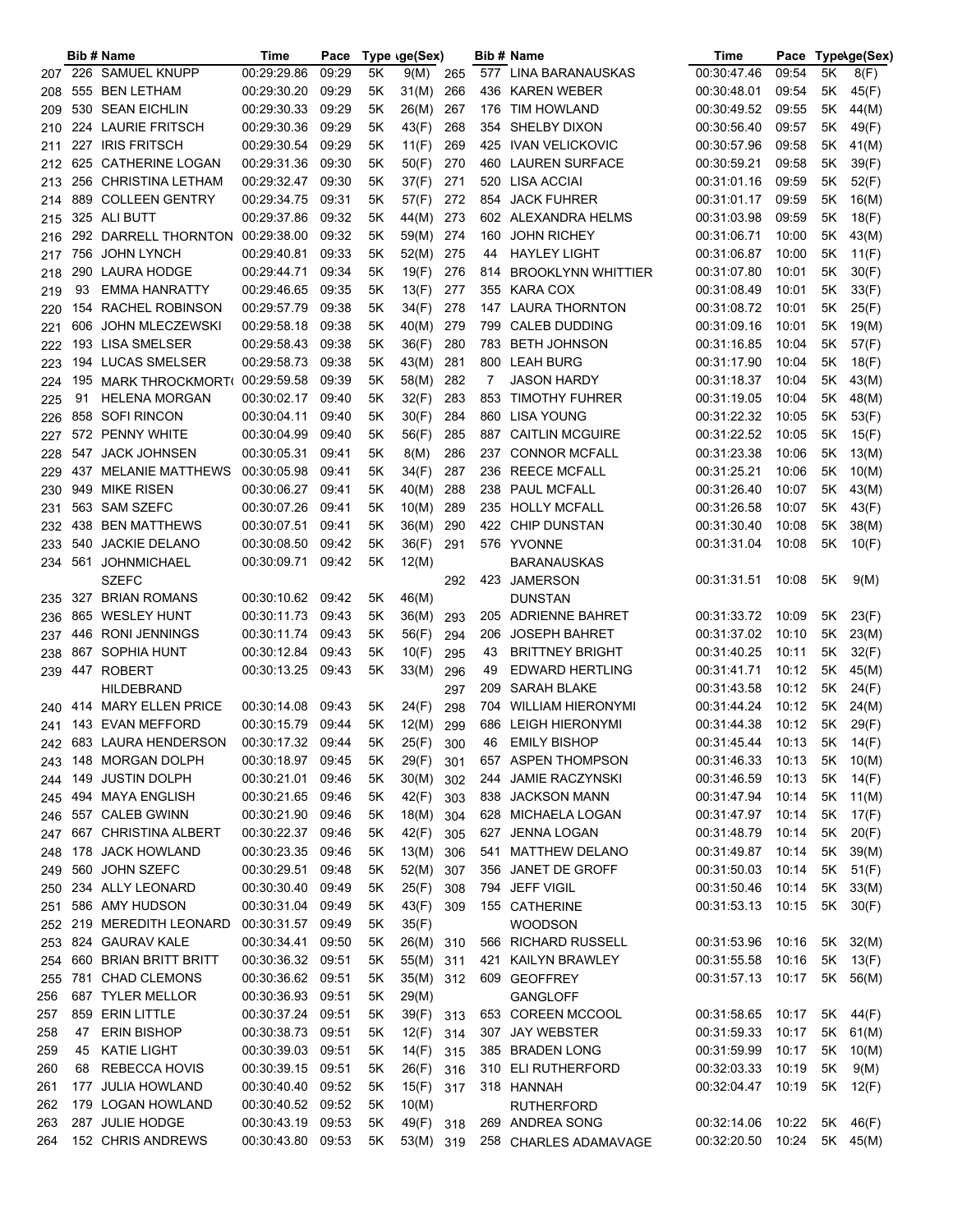|     |    | <b>Bib # Name</b>                      | Time              | Pace  |    | Type (ge(Sex) |     |     | <b>Bib # Name</b>      | Time              |       |      | Pace Type\ge(Sex) |
|-----|----|----------------------------------------|-------------------|-------|----|---------------|-----|-----|------------------------|-------------------|-------|------|-------------------|
|     |    | 320 259 DANIELA                        | 00:32:22.53       | 10:25 | 5K | 47(F) 375     |     |     | 489 ANDREW             | 00:34:11.90       | 11:00 |      | 5K 26(M)          |
|     |    | ADAMAVAGE                              |                   |       |    |               |     |     | SAMUELSON              |                   |       |      |                   |
| 321 |    | 384 KENDALL LONG                       | 00:32:22.88       | 10:25 | 5K | 35(F)         | 376 |     | 503 RACHEL GABRIELE    | 00:34:12.31       | 11:00 | 5K   | 43(F)             |
| 322 |    | 257 ALEX LETHAM                        | 00:32:25.92       | 10:26 | 5Κ | 34(M)         | 377 | 488 | CARLYN                 | 00:34:12.65       | 11:00 | 5K   | 28(F)             |
| 323 | 58 | <b>IAN QUEEN</b>                       | 00:32:29.82       | 10:27 | 5K | 10(M)         |     |     | <b>SAMUELSON</b>       |                   |       |      |                   |
| 324 |    | 419 MOLLY PRATER                       | 00:32:31.71       | 10:28 | 5K | 56(F)         | 378 |     | 492 ROBERT RAMSEY      | 00:34:12.69       | 11:00 | 5K . | 49(M)             |
| 325 |    | 880 KEVIN REAGAN                       | 00:32:33.40       | 10:28 | 5K | 33(M)         | 379 |     | 330 CHRISTIE MCCOY     | 00:34:14.29       | 11:01 | 5K   | 47(F)             |
| 326 |    | 904 TALIA PETERS                       | 00:32:40.92       | 10:31 | 5Κ | 22(F)         | 380 |     | 915 ANN COOLS          | 00:34:16.74       | 11:02 | 5K   | 55(F)             |
| 327 |    | 705 RACHEL BILLINGS                    | 00:32:41.45       | 10:31 | 5Κ | 23(F)         | 381 | 548 | <b>DIANA RATHMANN</b>  | 00:34:17.42       | 11:02 | 5K   | 37(F)             |
| 328 |    | 603 LINDSEY                            | 00:32:41.66       | 10:31 | 5Κ | 30(F)         | 382 | 75  | <b>KAREN HOWE</b>      | 00:34:18.80       | 11:02 | 5K   | 37(F)             |
|     |    | <b>BREEDLOVE</b>                       |                   |       |    |               | 383 | 376 | <b>SHARON WALTERS</b>  | 00:34:19.40       | 11:02 | 5K   | 58(F)             |
| 329 | 72 | MICHELLE SHERFY                        | 00:32:42.49       | 10:31 | 5K | 30(F)         | 384 | 328 | <b>GARRETT BAFFUTO</b> | 00:34:22.19       | 11:03 | 5K   | 19(M)             |
| 330 | 62 | <b>CLARA SIROIS</b>                    | 00:32:42.74       | 10:31 | 5K | 13(F)         | 385 |     | 346 OLYMPIA GHOSH      | 00:34:22.73       | 11:03 | 5K   | 18(F)             |
| 331 |    | 604 ZACHARY                            | 00:32:42.97       | 10:31 | 5Κ | 34(M)         | 386 | 293 | <b>JEFF FELDHAUS</b>   | 00:34:23.71       | 11:04 | 5K   | 32(M)             |
|     |    | <b>BREEDLOVE</b>                       |                   |       |    |               | 387 | 294 | <b>JORDAN FELDHAUS</b> | 00:34:24.28       | 11:04 | 5K   | 30(F)             |
| 332 |    | 706 JEREMY BAKER                       | 00:32:43.14       | 10:31 | 5K | 27(M)         | 388 | 78  | <b>JUSTIN PARKER</b>   | 00:34:26.34       | 11:05 | 5K   | 41(M)             |
| 333 |    | 642 SARAH MUTISPAUGH                   | 00:32:43.56       | 10:32 | 5Κ | 35(F)         | 389 |     | 127 HANNAH HOPKINS     | 00:34:30.87       | 11:06 | 5K   | 27(F)             |
| 334 |    | 167 COLIN SETTLE                       | 00:32:53.25       | 10:35 | 5K | 15(M)         | 390 | 22  | <b>WINNIE SMITH</b>    | 00:34:34.94       | 11:07 | 5K   | 29(F)             |
| 335 |    | 846 LISA HOMA                          | 00:32:55.93       | 10:35 | 5Κ | 40(F)         | 391 | 615 | <b>JANET BISHOP</b>    | 00:34:35.00       | 11:07 | 5K   | 51(F)             |
| 336 |    | 314 ROBYN MANN                         | 00:32:56.02       | 10:36 | 5K | 19(F)         | 392 |     | 637 LAUREN THOMAS      | 00:34:37.62       | 11:08 | 5K   | 35(F)             |
| 337 |    | 140 MAGGIE JOSEFIAK                    | 00:32:57.40       | 10:36 | 5K | 12(F)         | 393 | 371 | <b>ALEXIS LEIGHTON</b> | 00:34:40.21       | 11:09 | 5K   | 13(F)             |
| 338 |    | 163 JESSICA ZORUMSKI                   | 00:32:57.94       | 10:36 | 5K | 22(F)         | 394 |     | 369 MARSHA LEIGHTON    | 00:34:41.24       | 11:09 | 5K   | 39(F)             |
| 339 |    | 180 PAULA WILLIAMS                     | 00:33:00.67       | 10:37 | 5K | 57(F)         | 395 |     | 611 TAMAR HALLERMAN    | 00:34:41.67       | 11:10 | 5K   | 30(F)             |
| 340 |    | 518 KRIS BARNES                        | 00:33:02.67       | 10:38 |    |               | 396 | 581 | <b>ROBIN GROSS</b>     |                   | 11:11 |      |                   |
|     |    |                                        |                   |       | 5K | 54(F)         |     |     |                        | 00:34:45.08       |       | 5K   | 47(F)             |
| 341 |    | 688 BRITTANY ROSE                      | 00:33:03.46       | 10:38 | 5K | 43(F)         | 397 | 505 | DANIELLE WEST          | 00:34:50.66       | 11:12 | 5K   | 24(F)             |
| 342 |    | 600 RENEE HELMS                        | 00:33:04.83       | 10:38 | 5Κ | 51(F)         | 398 |     | 868 HENRY HUNT         | 00:34:51.12       | 11:13 | 5K   | 9(M)              |
| 343 |    | 527 JENNIFER                           | 00:33:04.87       | 10:38 | 5Κ | 51(F)         | 399 |     | 217 COWAN MCDOWELL     | 00:34:51.55       | 11:13 | 5K   | 8(M)              |
|     |    | <b>LAWRENCE</b>                        |                   |       |    |               | 401 | 386 | CHLOE LONG             | 00:34:51.65       | 11:13 | 5K   | 7(F)              |
| 344 |    | 652 MATTHEW                            | 00:33:07.17       | 10:39 | 5K | 49(M)         | 402 |     | 864 LUKE HUNT          | 00:34:52.56       | 11:13 | 5K   | 40(M)             |
|     |    | <b>OSTROWER</b>                        |                   |       |    |               | 403 |     | 243 JOHN GALBRAITH     | 00:34:52.88       | 11:13 | 5K   | 64(M)             |
| 345 |    | 516 TAWNY HAITHCOCK                    | 00:33:10.58       | 10:40 | 5K | 38(F)         | 404 |     | 513 HANNAH JACKSON     | 00:34:53.39       | 11:13 | 5K   | 28(F)             |
| 346 |    | 571 HANNAH                             | 00:33:11.83       | 10:41 | 5K | 31(F)         | 405 |     | 218 CHRISTOPHER        | 00:34:53.77       | 11:13 | 5K   | 49(M)             |
|     |    | <b>RODRIGUEZ</b>                       |                   |       |    |               |     |     | <b>MCDOWELL</b>        |                   |       |      |                   |
| 347 |    | 166 SCOTT SETTLE                       | 00:33:22.72       | 10:44 | 5K | 52(M)         | 406 |     | 465 CAROLYN CLAYTON    | 00:34:54.46       | 11:14 | 5K   | 40(F)             |
| 348 |    | 843 MALIN FJALLSTROM-                  | 00:33:26.01       | 10:45 | 5K | 46(F)         | 407 |     | 514 LUKAS JACKSON      | 00:34:54.68       | 11:14 | 5K   | 28(M)             |
|     |    | <b>HOSACK</b>                          |                   |       |    |               | 408 |     | 383 NIK LONG           | 00:34:54.85       | 11:14 | 5K   | 40(M)             |
| 349 |    | 844 ZACHARY HOSACK                     | 00:33:26.51       | 10:45 | 5Κ | 48(M)         | 409 |     | 357 BUCK COX           | 00:34:58.94       | 11:15 | 5K   | 69(M)             |
| 350 |    | 798 THERESA PANCOTTO 00:33:27.00 10:45 |                   |       | 5K | 39(F)         | 410 |     | 665 JASON PICHE        | 00:35:01.90 11:16 |       |      | 5K 44(M)          |
| 351 |    | 740 SAMANTHA ROSS                      | 00:33:28.17 10:46 |       | 5K | 24(F) 411     |     |     | 914 SAM JONES          | 00:35:03.09       | 11:16 |      | 5K 26(M)          |
| 352 |    | 758 MELANIE MORRIS                     | 00:33:30.34       | 10:47 | 5K | 46(F)         | 412 |     | 128 WILL HOPKINS       | 00:35:03.71       | 11:17 | 5K   | 28(M)             |
| 353 |    | 375 ROBERT ROSS                        | 00:33:30.98       | 10:47 | 5Κ | 55(M) 413     |     | 20  | TAYLOR SMITH-KAN       | 00:35:07.48       | 11:18 | 5K   | 31(F)             |
| 354 |    | 131 MELINA KEITHLY                     | 00:33:31.77       | 10:47 | 5Κ | 29(F)         | 414 |     | 579 VIVIAN             | 00:35:07.78       | 11:18 | 5K   | 8(F)              |
| 355 |    | 116 PORTIA LETHAM                      | 00:33:34.70       | 10:48 | 5K | 22(F)         |     |     | <b>BARANAUSKAS</b>     |                   |       |      |                   |
| 356 |    | 139 LILLIE JOSEFIAK                    | 00:33:36.22       | 10:48 | 5K | 14(F) 415     |     |     | 573 TERRY CALDWELL     | 00:35:10.24       | 11:19 | 5K   | 57(F)             |
| 357 |    | 434 JOSEPH KISER                       | 00:33:42.81       | 10:51 | 5K | 43(M) 416     |     |     | 368 REBECCA EVANS      | 00:35:11.10       | 11:19 | 5K   | 36(F)             |
| 358 |    | 504 KRISTY KARAS                       | 00:33:42.81       | 10:51 | 5K | 44(F) 417     |     |     | 164 BARRY ZORUMSKI     | 00:35:12.30       | 11:19 | 5K   | 56(M)             |
| 359 |    | 110 SHARLA LETHAM                      | 00:33:43.23       | 10:51 | 5K | 41(F) 418     |     |     | 793 LIAM TIMOTHY       | 00:35:12.65       | 11:19 | 5K   | 9(M)              |
| 360 |    | 658 AVERY THOMPSON                     | 00:33:44.87       | 10:51 | 5Κ | 12(M) 419     |     |     | 175 ANNE HOWLAND       | 00:35:12.82       | 11:20 | 5K   | 45(F)             |
| 361 |    | 453 RYAN HARRIS                        | 00:33:51.01       | 10:53 | 5K | 40(M) 419     |     |     | 789 ABBY WHALEY        | 00:35:12.98       | 11:20 | 5K   | 12(F)             |
|     |    | 362 213 DAVID ALLEN                    | 00:33:51.37       | 10:53 | 5K | 35(M) 420     |     |     | 820 MICHAEL BAXTER     | 00:35:14.37       | 11:20 | 5K   | 11(M)             |
|     |    | <b>KINDER</b>                          |                   |       |    |               | 421 |     | 469 ERIK WESTMAN       | 00:35:14.99       | 11:20 | 5K   | 55(M)             |
| 363 |    | 452 ASHLEY HARRIS                      | 00:33:52.11       | 10:54 | 5K | 34(F)         | 422 |     | 470 DAVID CECCHINI     | 00:35:15.41       | 11:20 | 5K   | 30(M)             |
| 364 |    | 454 SAVANNA LAFLAMME                   | 00:33:53.75       | 10:54 | 5K | 23(F)         | 423 |     | 471 ANNA CECCHINI      | 00:35:16.88       | 11:21 | 5K   | 28(F)             |
| 365 |    | 762 DOROTHY STRATER                    | 00:33:54.27       | 10:54 | 5K | 41(F)         | 424 |     | 186 HELEN FOTINOS      | 00:35:22.71       | 11:23 | 5K   | 39(F)             |
| 366 |    | 511 ELISABETH AUSTIN                   | 00:33:56.99       | 10:55 | 5K | 45(F)         | 425 | 76  | <b>KIM THOMASON</b>    | 00:35:24.16       | 11:23 | 5K   | 45(F)             |
| 367 |    | 551 MARY JORDAN                        | 00:33:58.17       | 10:56 | 5K | 12(F) 426     |     |     | 817 LINDA JILK         | 00:35:25.43       | 11:24 | 5K   | 52(F)             |
| 368 |    | 412 BRITANI ALBERT                     | 00:33:59.45       | 10:56 | 5Κ | 19(F)         | 427 | 15  | <b>JACK GWILLIAM</b>   | 00:35:27.90       | 11:24 | 5K   | 6(M)              |
| 369 |    | 413 JORDAN STUART                      | 00:33:59.47       | 10:56 | 5Κ | 19(M)         | 428 | 77  | <b>WADE THOMASON</b>   | 00:35:28.59       | 11:25 | 5K   | 46(M)             |
| 370 |    | 823 RAJESH KALE                        | 00:34:00.20       | 10:56 | 5Κ | 62(M)         | 429 | 13  | <b>MATT GWILLIAM</b>   | 00:35:30.65       | 11:25 | 5K   | 40(M)             |
| 371 |    | 559 BARBARA SZEFC                      | 00:34:07.23       | 10:58 | 5K | 49(F)         | 430 |     | 811 MALLORY MOORE      | 00:35:30.85       | 11:25 | 5Κ   | 22(F)             |
| 372 | 24 | <b>BENNY FORSMAN</b>                   | 00:34:09.29       | 10:59 | 5K | 58(M) 431     |     |     | 578 HAZEL              | 00:35:31.57       | 11:26 | 5K   | 8(F)              |
|     |    | 550 CHRISTINE JORDAN                   |                   | 10:59 | 5K |               |     |     |                        |                   |       |      |                   |
| 373 |    | 509 JANINE KNIOLA                      | 00:34:10.26       |       |    | 46(F)         |     |     | BARANAUSKASQ           |                   |       |      |                   |
| 374 |    |                                        | 00:34:11.45 11:00 |       | 5K | 50(F)         |     |     |                        |                   |       |      |                   |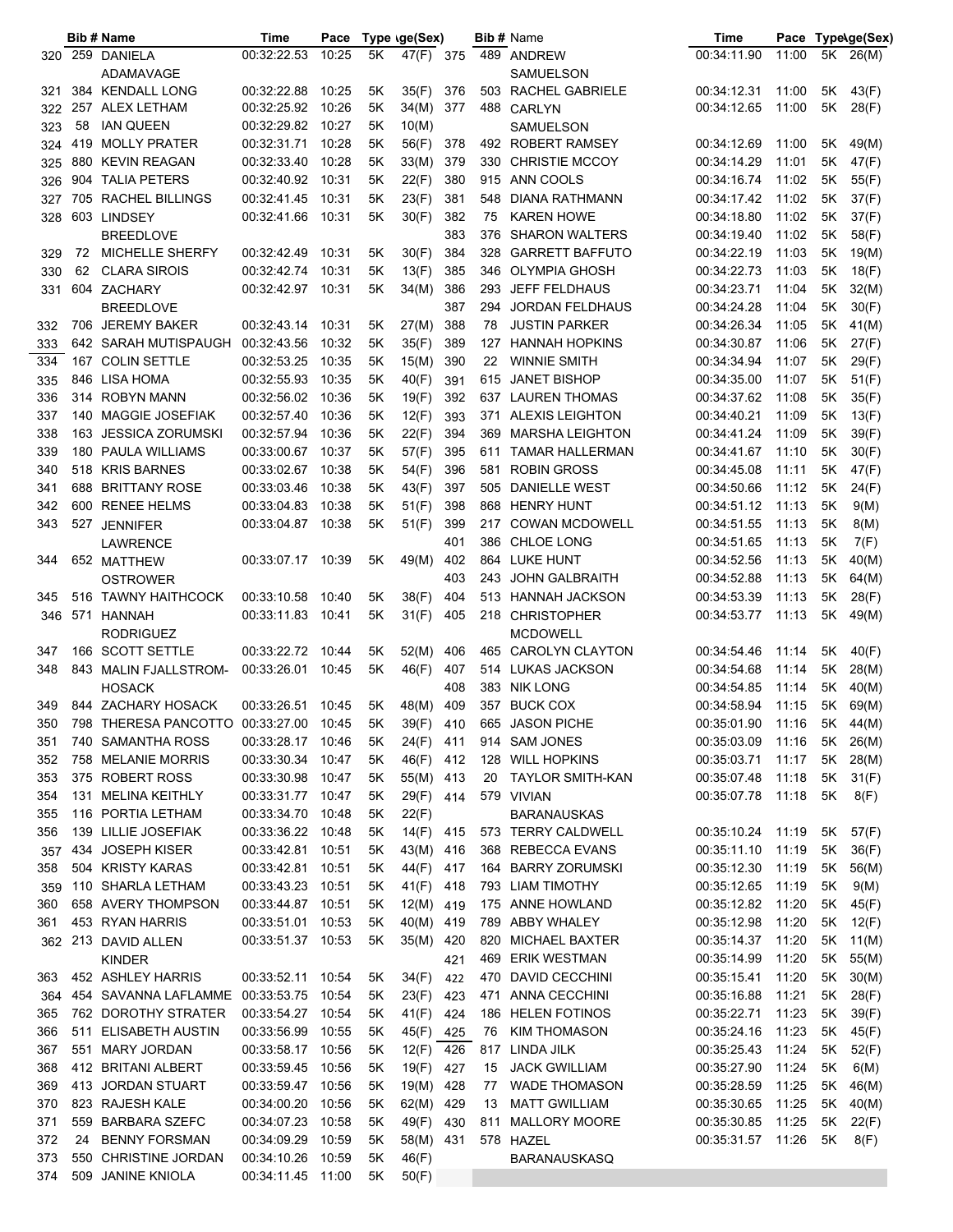|     |     | <b>Bib # Name</b>       | Time              | Pace  |    | Type \ge(Se) Place Bib # NAME |            |          |                                           | Time        |                |      |                   |
|-----|-----|-------------------------|-------------------|-------|----|-------------------------------|------------|----------|-------------------------------------------|-------------|----------------|------|-------------------|
|     |     | 432 575 VINCE           | 00:35:33.35       | 11:26 | 5K | 40(M)                         | 493        |          | 261 PHIL PELANNE                          | 00:38:24.55 |                |      | Pace Type\ge(Sex) |
|     |     | <b>BARANAUSKAS</b>      |                   |       |    |                               | 494        |          | 751 JENNIFER GOYNE                        | 00:38:26.82 | 12:21          | 5K   | 46(M)             |
| 433 |     | 532 SARA LLOYD          | 00:35:33.71       | 11:26 | 5K | 32(F)                         | 495        |          | 752 KEITH GOYNE                           | 00:38:28.67 | 12:22          | 5K   | 48(F)             |
| 434 |     | 464 LYDIA KIPP          | 00:35:34.59       | 11:27 | 5K | 12(F)                         | 496        | 753      | <b>LUCY GOYNE</b>                         | 00:38:29.42 | 12:23          | 5K   | 47(M)             |
| 435 |     | 463 DALE KIPP           | 00:35:35.52       | 11:27 | 5K | 58(M)                         | 497        | 210      | <b>HEATHER BLAKE</b>                      | 00:39:00.25 | 12:23          | 5Κ   | 14(F)             |
| 436 |     | 729 VANESSA MARTIN      | 00:35:38.10       | 11:28 | 5K | 46(F)                         | 498        | 84       | RONNIE DUNCAN                             | 00:39:16.03 | 12:33          | 5Κ   | 19(F)             |
| 437 |     | 792 HEATHER TIMOTHY     | 00:35:41.09       | 11:29 | 5K | 43(F)                         | 499        | 741      | <b>JULIANNA SNOW</b>                      | 00:39:21.46 | 12:38          | 5K   | 51(M)             |
| 438 |     | 562 ANNA SZEFC          | 00:36:02.99       | 11:36 | 5K | 14(F)                         | 500        |          | 743 MADELINE KALE                         | 00:39:25.59 | 12:40          | 5Κ   | 36(F)             |
| 439 | 159 | <b>ELIZABETH RICHEY</b> | 00:36:12.10       | 11:39 | 5K | 41(F)                         | 501        |          | 632 LORI GRAHAM                           | 00:39:27.55 | 12:41          | 5Κ   | 10(F)             |
| 440 | 95  | <b>DAVID WIGGINS</b>    | 00:36:21.91       | 11:42 | 5K | 52(M)                         | 502        | 866      | MAX HUNT                                  | 00:39:34.27 | 12:42          | 5K   | 46(F)             |
| 441 | 772 | <b>THOMAS ROWE</b>      | 00:36:29.49       | 11:44 | 5Κ | 30(M)                         | 503        | 863      | <b>MARK HUNT</b>                          | 00:39:34.60 | 12:44          | 5Κ   | 11(M)             |
| 442 | 94  | <b>LISA WIGGINS</b>     | 00:36:36.10       | 11:46 | 5K | 51(F)                         | 504        | 337      | NICOLE ROSE                               | 00:39:37.02 | 12:44          | 5Κ   | 64(M)             |
| 443 | 875 | <b>JENNIFER LESTER</b>  | 00:36:40.01       | 11:48 | 5K | 37(F)                         | 505        | 19       | <b>MIKE SMITH</b>                         | 00:39:39.54 | 12:45          | 5Κ   | 29(F)             |
| 444 | 685 | <b>LANEY MOREWITZ</b>   | 00:36:41.35       | 11:48 | 5K | 50(F)                         | 506        | 214      | <b>JENNA KINDER</b>                       | 00:39:39.57 | 12:45          | 5K   | 63(M)             |
| 445 | 510 | <b>TIMOTHY CRONK</b>    | 00:36:42.52       | 11:48 | 5K | 58(M)                         | 507        |          | 455 ALICIA PYNE                           | 00:39:43.36 | 12:45          | 5K   | 34(F)             |
| 446 | 321 | <b>PATTIE NUCKLES</b>   | 00:36:42.80       | 11:49 | 5K | 35(F)                         | 508        |          | 626 LAUREN LOGAN                          | 00:39:46.52 | 12:47          | 5K   | 25(F)             |
| 447 | 320 | <b>MARIAH WHITE</b>     | 00:36:43.46       | 11:49 | 5K | 19(F)                         | 509        |          | 251 STEPHEN RAINEY                        | 00:40:02.11 | 12:48          | 5K   | 23(F)             |
| 448 | 319 | <b>TIFFANY HUGHETT</b>  | 00:36:43.96       | 11:49 | 5K | 39(F)                         | 510        | 248      | NANCYNE                                   | 00:40:04.61 | 12:53          | 5K   | 48(M)             |
| 449 | 25  | <b>CANDACE CARRIER</b>  | 00:36:44.44       | 11:49 | 5K | 38(F)                         |            |          | <b>WILLOUGHBY</b>                         |             | 12:53          | 5K   | 63(F)             |
| 450 | 673 | <b>DIANA JOHNSTONE</b>  | 00:36:45.08       | 11:49 | 5K | 30(F)                         | 511        |          | 691 ABIGAIL ROSE                          | 00:40:26.28 |                |      |                   |
| 451 | 387 | <b>JESSICA MILLER</b>   | 00:36:45.69       | 11:49 | 5K | 39(F)                         | 512        | 63       | <b>LOUISA SIROIS</b>                      | 00:40:33.87 | 13:00          | 5K   | 14(F)             |
| 452 | 3   | <b>SHANDI THOMPSON</b>  | 00:36:48.51       | 11:50 | 5K | 34(F)                         | 513        | 57       | <b>ANDREW QUEEN</b>                       | 00:40:34.59 | 13:03          | 5Κ   | 10(F)             |
| 453 | 709 | <b>KALEB FERRY</b>      | 00:36:49.80       | 11:51 | 5K | 19(M)                         | 514        | 847      | <b>DANIEL HOMA</b>                        | 00:40:42.97 | 13:03          | 5K   | 42(M)             |
| 454 | 88  | AARON MORGAN            | 00:36:57.43       | 11:53 | 5K | 10(M)                         | 515        |          | 633 SUSAN RYAN                            | 00:40:44.88 | 13:06          | 5K   | 43(M)             |
| 455 | 621 | <b>TIFFANY LACROIX</b>  | 00:36:58.46       | 11:54 | 5K | 37(F)                         | 516        |          | 634 TOM RYAN                              | 00:40:49.19 | 13:06          | 5Κ   | 73(F)             |
| 456 | 169 | <b>FAUSTINE SETTLE</b>  | 00:37:02.23       | 11:55 | 5K | 76(F)                         | 517        | 610      | DEAN HELMS                                | 00:41:00.52 | 13:08          | 5K   | 72(M)             |
| 457 | 388 | NICOLE CLEVELAND        | 00:37:02.37       | 11:55 | 5K | 36(F)                         | 518        | 714      | <b>MARY JEAN MILLER</b>                   | 00:41:01.52 | 13:11          | 5K   | 76(M)             |
| 458 | 288 | <b>TIM HODGE</b>        | 00:37:02.38       | 11:55 | 5K | 52(M)                         | 519        | 876      | <b>JENNIFER CARDONE</b>                   | 00:41:10.49 | 13:12          | 5K   | 57(F)             |
| 459 | 289 | MARK HODGE              | 00:37:02.54       | 11:55 | 5K | 53(M)                         | 520        | 608      | <b>SUSAN HELMS</b>                        | 00:41:11.55 | 13:15          | 5Κ   | 26(F)             |
| 460 |     | 172 MEGAN PRICE         | 00:37:02.57       | 11:55 | 5K | 45(F)                         | 521        | 529      | <b>JASON SIBURT</b>                       | 00:41:16.86 | 13:15          | 5Κ   | 75(F)             |
| 461 | 746 | <b>TRISTAN BISSEL</b>   | 00:37:04.24       | 11:55 | 5K | 12(M)                         | 522        | 528      | <b>MAUREEN SIBURT</b>                     | 00:41:20.77 | 13:17          | 5Κ   | 6(M)              |
| 462 | 745 | GERALDINE MAGNIN        | 00:37:06.19       | 11:56 | 5K | 52(F)                         | 523        |          | 842 LAUREN CONNER                         | 00:41:24.50 | 13:18          | 5Κ   | 38(F)             |
| 463 |     | 433 CONNOR CASWELL      | 00:37:12.40       | 11:58 | 5K | 10(M)                         | 524        | 10       | <b>JESSICA</b>                            | 00:41:40.61 | 13:19          | 5K   | 27(F)             |
| 464 |     | 431 JENNI CASWELL       | 00:37:12.76       | 11:58 | 5K | 38(F)                         |            |          | <b>ZIMMERMAN</b>                          |             | 13:24          | 5K   | 30(F)             |
| 465 |     | 132 HANNAH SCHERER      | 00:37:17.33       | 12:00 | 5K | 41(F)                         | 525        |          | 825 KATEY                                 | 00:41:54.13 |                |      |                   |
| 466 |     | 137 CECELIA JOSEFIAK    | 00:37:32.05       | 12:04 | 5K | 9(F)                          |            |          | <b>FARNSWORTH</b>                         |             | 13:29          | 5K - | 28(F)             |
| 467 |     | 449 SHEILA MATHEWS      | 00:37:35.84       | 12:06 | 5K | 54(F)                         | 526        |          | 899 NADA TAMIM                            | 00:41:55.36 |                |      |                   |
| 468 |     | 245 BROOKE BRYAN        | 00:37:36.68 12:06 |       | 5K | 43(F)                         | 527        |          | 778 LEILANI                               | 00:41:59.39 | 13:29          |      | 5K 48(F)          |
| 469 |     | 196 KATHRYN SELLERS     | 00:37:36.75 12:06 |       | 5K | 63(F)                         |            |          | <b>BURROUGHS</b>                          |             | 13:30          |      | 5K 14(F)          |
| 470 |     | 136 KATHRYN JOSEFIAK    | 00:37:37.13 12:06 |       | 5K | 44(F)                         | 528        |          |                                           | 00:42:00.49 |                |      |                   |
| 471 |     | 338 MIKE ROSE           | 00:37:37.80       | 12:06 | 5K | 31(M)                         |            |          | 775 THOMAS                                |             | 13:31          |      | 5K 50(M)          |
|     |     | 910 KATIE CLARK         | 00:37:47.83       | 12:09 | 5K |                               |            |          | <b>BURROUGHS</b><br>165 TABITHA YOUELL    |             | 13:32          |      |                   |
| 472 |     | 426 OLIVIA VELICKOVIC   |                   | 12:11 |    | 28(F)                         | 529        |          |                                           | 00:42:02.85 |                | 5K   | 30(F)             |
| 473 |     | 680 SOPHIA WILDMAN      | 00:37:52.38       | 12:11 | 5K | 9(F)                          | 530<br>531 | 85<br>83 | <b>MICAH DUNCAN</b><br><b>LORI DUNCAN</b> | 00:42:29.91 | 13:40<br>13:42 | 5K   | 18(M)             |
| 474 |     |                         | 00:37:52.39       |       | 5K | 9(F)                          |            |          |                                           | 00:42:36.60 |                | 5K   | 47(F)             |
| 475 |     | 742 SHIV KALE           | 00:37:53.22       | 12:11 | 5Κ | 34(M)                         | 532        |          | 822 NICOLE SANDERLIN                      | 00:42:39.02 | 13:43          | 5K   | 43(F)             |
| 476 |     | 546 JENNIFER JOHNSEN    | 00:37:53.85       | 12:11 | 5Κ | 44(F)                         | 533        |          | 142 MICAH MEFFORD                         | 00:43:07.49 | 13:52          | 5K   | 43(M)             |
| 477 |     | 744 RAM KALE            | 00:37:53.86       | 12:11 | 5K | 8(M)                          | 534        |          | 556 JAELIN GWINN                          | 00:43:10.41 | 13:53          | 5K   | 15(F)             |
| 478 | 64  | <b>MEGAN CRAIG</b>      | 00:37:54.01       | 12:11 | 5K | 25(F)                         | 535        |          | 836 JULIA BURGER                          | 00:43:15.63 | 13:55          | 5K   | 44(F)             |
| 479 |     | 424 HOPE VELICKOVIC     | 00:37:54.72 12:12 |       | 5K | 38(F)                         | 536        |          | 536 CYNTHIA GWINN                         | 00:43:19.40 | 13:56          | 5K   | 48(F)             |
| 480 | 65  | <b>CORI STERK</b>       | 00:37:54.99       | 12:12 | 5K | 42(F)                         | 537        |          | 543 CARRIE LYONS                          | 00:43:19.82 | 13:56          | 5K   | 40(F)             |
| 481 |     | 803 ASHLEY COSTELLO     | 00:38:01.48       | 12:14 | 5K | 33(F)                         | 538        |          | 339 HOLLI MAYBERRY                        | 00:43:32.30 | 14:00          | 5K   | 40(F)             |
| 482 |     | 185 LILLIAN HIGGINS     | 00:38:03.27 12:14 |       | 5K | 11(F)                         | 539        |          | 340 THANE MAYBERRY                        | 00:43:34.54 | 14:01          | 5Κ   | 9(M)              |
| 483 |     | 348 DAVIS ROBERSON      | 00:38:04.48       | 12:15 | 5K | 19(M)                         | 540        |          | 857 SARA SIMPKINS                         | 00:43:42.94 | 14:04          | 5K   | 26(F)             |
| 484 |     | 417 NATALIE BOYD        | 00:38:04.86       | 12:15 | 5K | 10(F)                         | 541        |          | 856 CODY SIMPKINS                         | 00:43:43.41 | 14:04          | 5K   | 26(M)             |
| 485 |     | 416 STEPHANIE BOYD      | 00:38:06.52 12:15 |       | 5K | 37(F)                         | 542        |          | 837 HELEN CORL                            | 00:43:58.82 | 14:09          | 5Κ   | 9(F)              |
| 486 |     | 389 DAN CLEVELAND       | 00:38:09.35       | 12:16 | 5K | 39(M)                         | 543        |          | 585 CHRISTINE SMITH                       | 00:44:20.91 | 14:16          | 5K   | 50(F)             |
| 487 |     | 655 DAN OSTROWER        | 00:38:09.98       | 12:17 | 5K | 47(M)                         | 544        |          | 835 BENJAMIN CORL                         | 00:44:35.15 | 14:21          | 5K   | 44(M)             |
| 488 |     | 654 GABE OSTROWER       | 00:38:10.26       | 12:17 | 5K | 10(M)                         | 545        |          | 326 ELIZABETH MADDOX                      | 00:44:40.79 | 14:22          | 5K   | 30(F)             |
| 489 |     | 331 JAMES MCCOY         | 00:38:14.67 12:18 |       | 5K | 44(M)                         | 546        |          | 402 CHRIS LEWIS                           | 00:44:47.18 | 14:24          | 5K   | 63(F)             |
| 490 |     | 723 CORY OSTROWER       | 00:38:16.23       | 12:19 | 5K | 5(M)                          | 547        |          | 420 BECKY BRAWLEY                         | 00:44:49.29 | 14:25          | 5Κ   | 34(F)             |
| 491 |     | 183 GWEN MILLION        | 00:38:19.58       | 12:20 | 5K | 59(F)                         | 548        |          | 483 ANDREW SPARKS                         | 00:44:52.15 | 14:26          | 5Κ   | 13(M)             |
| 492 |     | 262 JULIA PELANNE       | 00:38:21.17       | 12:20 | 5Κ | 10(F)                         | 549        |          | 710 LEAH FERRY                            | 00:45:27.80 | 14:37          | 5K   | 16(F)             |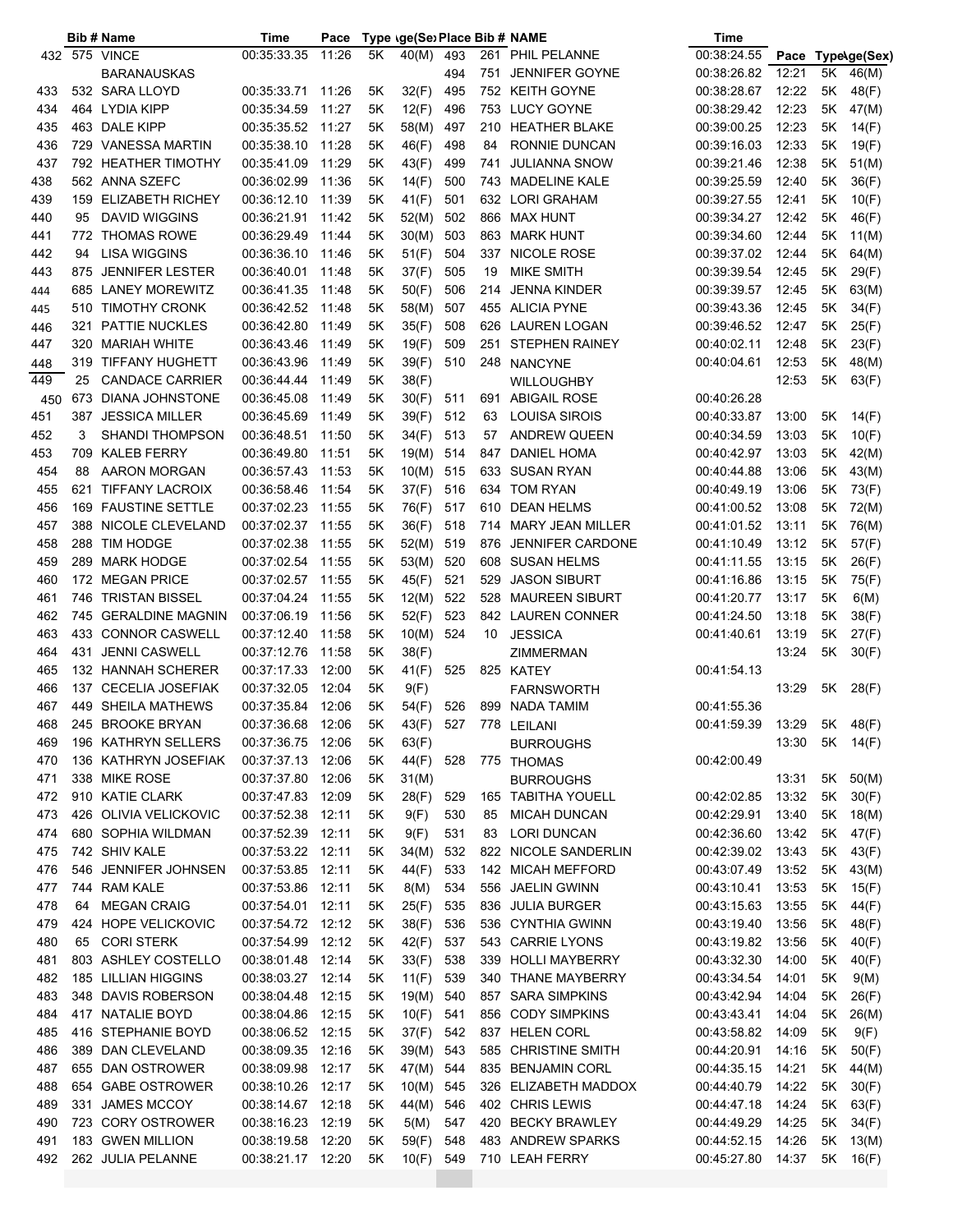|     |     | Bib # Name              | Time              | Pace  |    | Type \ge(Se) Place Bib # |     |     |                         | Time                          | Pace  |      | Type\ge(Sex) |
|-----|-----|-------------------------|-------------------|-------|----|--------------------------|-----|-----|-------------------------|-------------------------------|-------|------|--------------|
| 550 |     | 525 MELINDA ROULSTON    | 00:45:41.48       | 14:42 | 5K | 55(F)                    | 607 |     | 671 AGUSTIN REYNA       | 00:50:16.51                   | 16:10 | 5K   | 57(M)        |
| 551 |     | 526 TOM ROULSTON        | 00:45:43.18       | 14:42 | 5K | 56(M)                    | 608 |     | 682 DANIEL HENDERSON    | 00:50:18.87                   | 16:11 | 5K   | 29(M)        |
| 552 |     | 133 LESLIE HOUDE        | 00:46:01.51 14:48 |       | 5Κ | 50(F)                    | 609 | 30  | <b>JASON RONAN</b>      | 00:50:19.89                   | 16:12 | 5Κ   | 39(M)        |
| 553 |     | 134 RUTH REYNOLDS       | 00:46:01.84       | 14:48 | 5K | 57(F)                    | 610 | 29  | SARA BETH RONAN         | 00:50:21.80                   | 16:12 | 5K   | 39(F)        |
| 554 |     | 410 ANGELA PRICE        | 00:46:02.68       | 14:49 | 5Κ | 39(F)                    | 611 |     | 233 OLIVIA FIELD        | 00:50:30.62                   | 16:15 | 5Κ   | 6(F)         |
| 555 |     | 481 CHRISTY SPARKS      | 00:46:05.07       | 14:49 | 5K | 41(F)                    | 612 |     | 773 ALENE HARRIS        | 00:50:31.44                   | 16:15 | 5Κ   | 51(F)        |
| 556 |     | 458 HAYLEY ROULSTON     | 00:46:12.52 14:52 |       | 5K | 24(F)                    | 613 |     | 302 PATRICIA COX        | 00:50:32.45                   | 16:16 | 5Κ   | 61(F)        |
| 557 |     | 345 DREW MYERS          | 00:46:12.55       | 14:52 | 5Κ | 19(F)                    | 614 |     | 776 CAROLYN             | 00:50:34.56                   | 16:16 | 5K   | 41(F)        |
| 558 |     | 711 KATIE FERRY         | 00:46:29.33       | 14:57 | 5Κ | 43(F)                    |     |     | <b>BURROUGHS</b>        |                               |       |      |              |
| 559 | 323 | <b>DEANNA FELTON</b>    | 00:46:34.58       | 14:59 | 5Κ | 49(F)                    | 615 |     | 278 JENNIFER            | 00:50:34.89                   | 16:16 | 5K   | 46(F)        |
| 560 |     | 886 PAM MCGUIRE         | 00:46:49.56       | 15:04 | 5K | 37(F)                    |     |     | <b>CRITTENDEN</b>       |                               |       |      |              |
| 561 |     | 565 MELISSA FORBES      | 00:46:49.94       | 15:04 | 5K | 41(F)                    | 616 |     | 718 STEPHEN SETTLE      | 00:50:35.83                   | 16:17 | 5K   | 55(M)        |
| 562 | 211 | <b>KIM KINDER</b>       | 00:47:04.14       | 15:09 | 5K | 56(F)                    | 617 |     | 336 GREGORY ROSE        | 00:50:38.00                   | 16:17 | 5Κ   | 66(M)        |
| 563 |     | 212 DAVID KINDER        | 00:47:04.70       | 15:09 | 5K | 59(M)                    |     |     | 373 JASMINE LEIGHTON    | 00:50:47.55                   | 16:20 | 5K   |              |
|     |     |                         |                   |       |    |                          | 618 |     |                         |                               | 16:23 |      | 7(F)         |
| 564 |     | 300 MOSES JOHNSEN       | 00:47:40.97       | 15:20 | 5K | 13(M)                    | 619 |     | 168 TED SETTLE          | 00:50:54.28                   |       | 5K   | 73(M)        |
| 565 |     | 216 NATALIE KINDER      | 00:47:42.56       | 15:21 | 5K | 8(F)                     | 620 |     | 374 LUKE LEIGHTON       | 00:50:55.73                   | 16:23 | 5K   | 5(M)         |
| 566 |     | 353 LAUREN COX          | 00:47:46.61       | 15:22 | 5K | 29(F)                    | 621 | 721 | <b>REAGAN SETTLE</b>    | 00:50:56.83                   | 16:23 | 5K   | 18(F)        |
| 567 | 359 | <b>BECKY CLEMONS</b>    | 00:47:48.64       | 15:23 | 5K | 62(F)                    | 622 | 720 | <b>BARRETT SETTLE</b>   | 00:51:01.45                   | 16:25 | 5K   | 21(M)        |
| 568 |     | 443 HANNAH HILL         | 00:47:49.19       | 15:23 | 5K | 37(F)                    | 623 | 480 | <b>RICK SPARKS</b>      | 00:51:12.58                   | 16:28 | 5Κ   | 43(M)        |
| 569 |     | 301 AARON JOHNSEN       | 00:47:52.80       | 15:24 | 5K | 10(M)                    | 624 |     | 482 EMMA SPARKS         | 00:51:13.44                   | 16:29 | 5Κ   | 16(F)        |
| 570 |     | 774 CHERYLANNE          | 00:47:53.89       | 15:25 | 5K | 16(F)                    | 625 |     | 364 GRAYSON LEIGHTON    | 00:51:16.82                   | 16:30 | 5Κ   | 5(F)         |
|     |     | <b>HARRIS</b>           |                   |       |    |                          | 626 |     | 362 ANGELA LEIGHTON     | 00:51:18.09                   | 16:30 | 5K   | 38(F)        |
| 571 |     | 779 JOE BURROUGHS       | 00:47:54.20 15:25 |       | 5K | 12(M)                    | 627 |     | 558 LISA THOMA          | 00:51:20.44                   | 16:31 | 5Κ   | 55(F)        |
| 572 |     | 716 OLIVIA VISSANI      | 00:47:57.52 15:26 |       | 5K | 9(F)                     | 628 |     | 582 MELISSA WILLIAMS    | 00:51:20.84                   | 16:31 | 5Κ   | 51(F)        |
| 573 |     | 715 FERNANDO VISSANI    | 00:48:00.94       | 15:27 | 5K | 71(M)                    | 629 | 639 | <b>JAMIE SYPNIEWSKI</b> | 00:51:21.44                   | 16:31 | 5Κ   | 35(F)        |
| 574 |     | 372 JACKSON LEIGHTON    | 00:48:02.36       | 15:27 | 5K | 12(M)                    | 630 |     | 596 SHERRIE CLARK-      | 00:51:21.84                   | 16:31 | 5K   | 49(F)        |
| 575 |     | 370 WILLIAM LEIGHTON    | 00:48:03.64       | 15:28 | 5K | 41(M)                    |     |     | DEENER                  |                               |       |      |              |
| 576 | 501 | <b>JESSICA BRADFORD</b> | 00:48:12.22       | 15:30 | 5K | 28(F)                    | 631 | 405 | <b>ERICA BOERTH</b>     | 00:51:28.34                   | 16:34 | 5K   | 21(F)        |
| 577 |     | 341 SHANNON LINKOUS     | 00:48:12.56       | 15:31 | 5K | 49(F)                    | 632 |     | 478 MARY KATE           | 00:51:28.62                   | 16:34 | 5K   | 20(F)        |
| 578 | 906 | <b>EMBER SMITH</b>      | 00:48:12.88       | 15:31 | 5K | 10(F)                    | 633 |     | LATTIMER                |                               |       |      |              |
| 579 |     | 905 DANIELLE            | 00:48:13.71 15:31 |       | 5Κ | 35(F)                    | 634 |     | 415 JENNY ORR           | 00:51:52.16                   | 16:41 | 5K   | 61(F)        |
|     |     | BRADFORD                |                   |       |    |                          | 635 |     | 411 CHRISTIANE          | 00:51:54.92                   | 16:42 | 5K . | 53(F)        |
| 580 |     | 736 BRODY STUMP         | 00:48:13.97 15:31 |       | 5K | 8(M)                     |     |     | <b>MIKLIKOWSKI</b>      |                               |       |      |              |
| 581 |     | 342 BAILEY LINKOUS      | 00:48:14.80       | 15:31 | 5K | 20(F)                    | 636 |     | 333 TERRY GOLDEN        | 00:52:13.07                   | 16:48 | 5K   | 67(M)        |
| 582 |     | 462 BETH KIPP           | 00:48:17.47 15:32 |       | 5K | 54(F)                    | 637 |     | 332 PAULA GOLDEN        | 00:52:14.60                   | 16:48 | 5K   | 67(F)        |
| 583 |     | 666 CATHERINE PICHE     | 00:48:19.19       | 15:33 | 5K | 44(F)                    | 638 |     | 523 GUY ACCIAI          | 00:52:20.25                   | 16:50 | 5Κ   | 56(M)        |
| 584 |     | 911 LORIE MOSES         | 00:48:20.67 15:33 |       | 5Κ | 38(F)                    | 639 |     | 285 TEAGAN PATTERSON    | 00:52:31.40                   | 16:54 | 5Κ   | 14(F)        |
|     |     | 585 737 GARRETT STUMP   | 00:48:24.53 15:34 |       | 5K | 5(M)                     | 640 |     | 89 ISLA MORGAN          | 00:52:31.59                   | 16:54 | 5K   | 8(F)         |
| 586 |     | 708 AARON FERRY         | 00:48:24.63 15:34 |       | 5K | 43(M) 641                |     |     | 283 WILLIAM             | 00:52:32.59  16:54  5K  17(M) |       |      |              |
| 587 |     | 733 BROOKE SIMPKINS     | 00:48:24.86 15:34 |       | 5K | 19(F)                    |     |     | <b>CRITTENDEN</b>       |                               |       |      |              |
| 588 |     | 735 MATT STUMP          | 00:48:25.94 15:35 |       | 5K | 32(M) 642                |     |     | 695 MORGAN PRICE        | 00:52:34.72                   | 16:55 | 5K   | 13(F)        |
| 589 |     | 738 JORDAN STUMP        | 00:48:26.19 15:35 |       | 5K | 33(F)                    | 643 |     | 829 JULIE CHAPPELL      | 00:52:37.64                   | 16:56 | 5K   | 48(F)        |
| 590 |     | 232 NOAH FIELD          | 00:48:47.47 15:42 |       | 5K | 8(M)                     | 644 |     | 828 ROBERT CHAPPELL     | 00:52:41.50                   | 16:57 | 5K   |              |
|     |     | 506 FRANKLIN WEST       | 00:48:47.83 15:42 |       |    |                          |     |     |                         |                               | 16:57 | 5K   | 57(M)        |
| 591 |     |                         |                   |       | 5Κ | 28(M)                    | 645 |     | 282 ANDREW              | 00:52:41.90                   |       |      | 20(M)        |
| 592 |     | 231 DANA FIELD          | 00:48:48.17       | 15:42 | 5Κ | 33(F)                    |     |     | <b>CRITTENDEN</b>       |                               |       |      |              |
| 593 |     | 430 DAN WAGONER         | 00:48:59.42 15:46 |       | 5Κ | 69(M) 646                |     |     | 818 BETH CLARK          | 00:52:42.24                   | 16:57 | 5K   | 53(F)        |
| 594 |     | 428 HEATHER WAGONER     | 00:49:01.33 15:46 |       | 5Κ | 39(F)                    | 647 |     | 819 JENNY CLARK         | 00:52:42.82                   | 16:58 | 5K   | 25(F)        |
| 595 |     | 918 TRESSIE HAMM        | 00:49:05.00       | 15:47 | 5K | 46(F)                    | 648 |     | 284 COURTNEY            | 00:52:43.38                   | 16:58 | 5K   | 14(F)        |
| 596 |     | 299 DOUG JOHNSEN        | 00:49:05.34       | 15:48 | 5K | 37(M)                    |     |     | <b>CRITTENDEN</b>       |                               |       |      |              |
| 597 |     | 260 CHLOE ADAMAVAGE     | 00:49:29.81       | 15:55 | 5K | 12(F)                    | 649 |     | 456 MANDI MARTINEZ      | 00:52:48.63                   | 16:59 | 5K   | 50(F)        |
| 598 |     | 240 PATRICK SPRAGUE     | 00:49:48.26       | 16:01 | 5K | 13(M)                    | 650 |     | 786 DENNIS              | 00:52:56.63                   | 17:02 |      | 5K 54(M)     |
| 599 |     | 239 JEAN SPRAGUE        | 00:49:50.73       | 16:02 | 5K | 47(F)                    |     |     | <b>BIANCHETTO</b>       |                               |       |      |              |
| 600 |     | 311 HARPER              | 00:50:13.89       | 16:10 | 5Κ | 7(F)                     | 651 | 784 | MELODY                  | 00:52:59.74                   | 17:03 | 5K   | 53(F)        |
|     |     | <b>RUTHERFORD</b>       |                   |       |    |                          |     |     | <b>BIANCHETTO</b>       |                               |       |      |              |
| 601 |     | 312 ABIGAIL             | 00:50:14.89       | 16:10 | 5K | 5(F)                     | 652 |     | 495 PATRICIA LEIGHTON   | 00:53:00.84                   | 17:03 | 5K - | 30(F)        |
|     |     | RUTHERFORD              |                   |       |    |                          | 653 |     | 897 ROY JONES           | 00:53:02.87                   | 17:04 | 5K   | 70(M)        |
| 602 |     | 317 MONICA              | 00:50:14.92 16:10 |       | 5K | 53(F)                    | 654 | 86  | <b>BENJAMIN MORGAN</b>  | 00:53:03.06                   | 17:04 | 5K   | 35(M)        |
|     |     | RUTHERFORD              |                   |       |    |                          | 655 |     | 365 EMMA LEIGHTON       | 00:53:06.13                   | 17:05 | 5Κ   | 11(F)        |
| 603 |     | 309 MARY RUTHERFORD     | 00:50:15.73 16:10 |       | 5K | 43(F)                    | 656 |     | 719 KELLY SETTLE        | 00:53:13.95                   | 17:08 | 5K   | 50(F)        |
| 604 |     | 280 TRENT TACKETT       | 00:50:15.98       | 16:10 | 5Κ | 25(M)                    | 657 | 2   | <b>JOHN EVANS</b>       | 00:53:15.54                   | 17:08 | 5K   | 47(M)        |
| 605 |     | 279 ASHLEY TACKETT      | 00:50:16.23       | 16:10 | 5Κ | 26(F)                    | 658 | 1   | <b>KARI EVANS</b>       | 00:53:15.85                   | 17:08 | 5Κ   | 37(F)        |
| 606 |     | 827 ABIGAIL HERRERA     | 00:50:16.44       | 16:10 | 5Κ | 12(F)                    | 659 | 871 | <b>BRANDI ERVIN</b>     | 00:53:20.24                   | 17:10 | 5Κ   | 41(F)        |
|     |     |                         |                   |       |    |                          | 660 |     | 594 KAMI JONES          | 00:53:22.04                   | 17:10 | 5K   | 11(F)        |
|     |     |                         |                   |       |    |                          |     |     |                         |                               |       |      |              |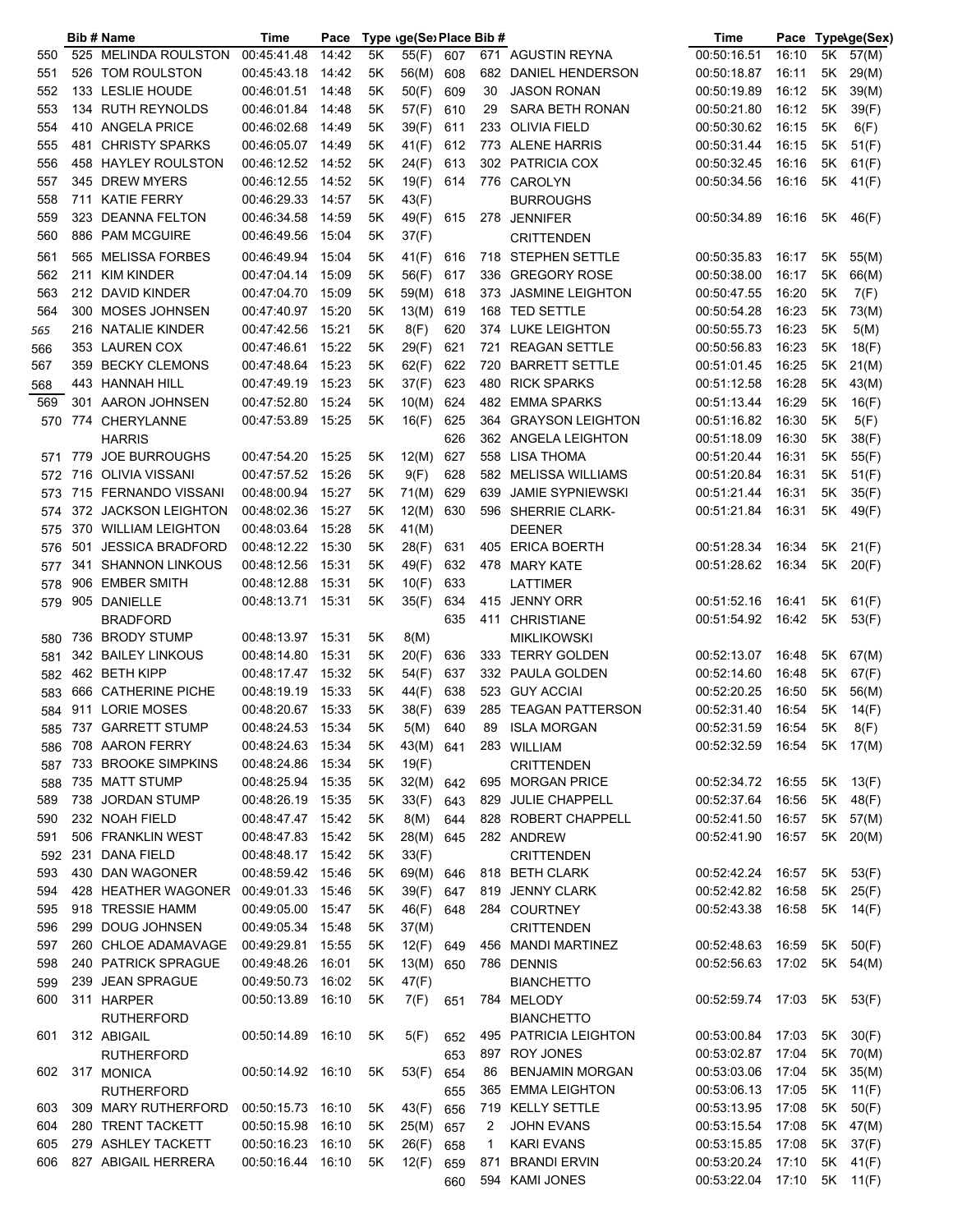|     |     |                        |                   |       |    | Printed: 11/30/2019 10:28:00 AM |     |     |                         |             |       |      | Page: 6 of 8      |
|-----|-----|------------------------|-------------------|-------|----|---------------------------------|-----|-----|-------------------------|-------------|-------|------|-------------------|
|     |     | <b>Bib # Name</b>      | Time              | Pace  |    | Type (ge(Se) Place Bib #        |     |     |                         | Time        |       |      | Pace Type\ge(Sex) |
| 661 | 616 | <b>LAURA STRUBE</b>    | 00:53:23.48       | 17:11 | 5Κ | 39(F)                           | 720 |     | 124 MATT KIMZEY         | 00:57:13.94 | 18:25 | 5K   | 11(M)             |
| 662 | 869 | <b>KYLE HUBBARD</b>    | 00:53:28.23       | 17:12 | 5K | 35(M)                           | 721 | 120 | SAMUEL KIMZEY           | 00:57:14.13 | 18:25 | 5K   | 20(M)             |
| 663 | 701 | <b>HEIDI RUHLING</b>   | 00:53:28.77       | 17:12 | 5K | 33(F)                           | 722 | 122 | ABBY KIMZEY             | 00:57:14.13 | 18:25 | 5Κ   | 15(F)             |
| 664 | 343 | <b>TONY LINKOUS</b>    | 00:53:30.82       | 17:13 | 5K | 49(M)                           | 723 | 119 | <b>RACHEL KIMZEY</b>    | 00:57:14.79 | 18:25 | 5K   | 22(F)             |
| 665 | 870 | <b>LINDSI HUBBARD</b>  | 00:53:31.51       | 17:13 | 5K | 27(F)                           | 724 | 123 | <b>BEN KIMZEY</b>       | 00:57:14.82 | 18:25 | 5K   | 13(M)             |
| 666 | 361 | <b>JUSTIN LANE</b>     | 00:53:32.13       | 17:13 | 5K | 55(M)                           | 725 | 126 | <b>NATE KIMZEY</b>      | 00:57:15.47 | 18:25 | 5Κ   | 4(M)              |
| 667 | 502 | JENNIFER TAUZELL       | 00:53:33.77       | 17:14 | 5K | 46(F)                           | 726 | 192 | ELIZABETH TRUMBULL      | 00:57:27.24 | 18:29 | 5K   | 82(F)             |
| 668 | 728 | TOM RHOADS             | 00:53:40.40       | 17:16 | 5K | 33(M)                           | 727 | 37  | <b>MIKE FLAHIVE</b>     | 00:57:33.68 | 18:31 | 5K   | 69(M)             |
| 669 | 727 | <b>MARY MCDONALD</b>   | 00:53:42.90       | 17:17 | 5K | 31(F)                           | 728 | 38  | <b>ROBERT FLAHIVE</b>   | 00:57:35.04 | 18:32 | 5K   | 39(M)             |
| 670 | 698 | <b>SYDNEY PHIBBS</b>   | 00:53:43.33       | 17:17 | 5K | 13(F)                           | 729 | 40  | KATIE FLAHIVE           | 00:57:39.07 | 18:33 | 5K   | 42(F)             |
| 671 | 724 | KATHLEEN RHOADS        | 00:53:45.45       | 17:18 | 5Κ | 31(F)                           | 730 | 669 | <b>BRENT STRANGE</b>    | 00:57:43.24 | 18:34 | 5K   | 43(M)             |
| 672 | 725 | <b>WILLIAM RHOADS</b>  | 00:53:45.88       | 17:18 | 5K | 31(M)                           | 731 | 39  | <b>ANNE FLAHIVE</b>     | 00:57:43.88 | 18:34 | 5Κ   | 69(F)             |
| 673 | 363 | <b>BEN LEIGHTON</b>    | 00:53:49.48       | 17:19 | 5K | 37(M)                           | 732 | 103 | <b>EMMA HILT</b>        | 00:57:48.81 | 18:36 | 5Κ   | 19(F)             |
| 674 | 726 | <b>MARY K RHOADS</b>   | 00:53:49.76       | 17:19 | 5K | 67(F)                           | 733 | 104 | MIRIAM HILT             | 00:57:51.67 | 18:37 | 5Κ   | 17(F)             |
| 675 | 707 | <b>KELLY BROWN</b>     | 00:53:50.71       | 17:19 | 5K | 41(F)                           | 734 | 106 | <b>ZOE HILT</b>         | 00:57:52.92 | 18:37 | 5Κ   | 11(F)             |
| 676 | 316 | <b>MARK RUTHERFORD</b> | 00:53:55.62       | 17:21 | 5Κ | 52(M)                           | 735 | 647 | <b>GWEN POTE</b>        | 00:57:53.30 | 18:37 | 5K   | 67(F)             |
| 677 | 515 | <b>MAUREEN SROUFE</b>  | 00:53:56.73       | 17:21 | 5Κ | 49(F)                           | 736 | 101 | <b>PATRICK HILT</b>     | 00:57:53.63 | 18:38 | 5K   | 44(M)             |
| 678 | 712 | <b>BETH HUBBARD</b>    | 00:53:58.78       | 17:22 | 5K | 57(F)                           | 737 | 105 | <b>CALLIE HILT</b>      | 00:57:54.57 | 18:38 | 5Κ   | 13(F)             |
| 679 | 5   | <b>EMILY MYERS</b>     | 00:53:58.97       | 17:22 | 5K | 32(F)                           | 738 | 646 | <b>EMILY POTE</b>       | 00:57:55.56 | 18:38 | 5Κ   | 35(F)             |
| 680 | 6   | <b>COURTNEY MYERS</b>  | 00:54:01.40       | 17:23 | 5K | 33(M)                           | 739 | 92  | <b>MATT HANRATTY</b>    | 00:57:58.49 | 18:39 | 5K   | 39(M)             |
| 681 | 587 | <b>SARAH CASTLE</b>    | 00:54:26.81       | 17:31 | 5K | 44(F)                           | 740 | 274 | <b>JANET RINEHART</b>   | 00:58:09.92 | 18:43 | 5K   | 58(F)             |
| 682 | 588 | <b>STEVE CASTLE</b>    | 00:54:31.35       | 17:32 | 5K | 45(M)                           | 741 | 445 | <b>GINNY PERRIN</b>     | 00:58:11.44 | 18:43 | 5K   | 60(F)             |
| 683 |     | 589 RYAN CASTLE        | 00:54:31.90       | 17:33 | 5K | 17(M)                           | 742 | 877 | <b>WHITNEY HAYES</b>    | 00:58:12.55 | 18:44 | 5Κ   | 32(F)             |
| 684 | 590 | <b>EMMA CASTLE</b>     | 00:54:32.13       | 17:33 | 5K | 12(F)                           | 743 | 204 | <b>INGA HAUGEN</b>      | 00:58:16.08 | 18:45 | 5Κ   | 38(F)             |
| 685 |     | 771 TODD BOWDEN        | 00:54:41.40       | 17:36 | 5K | 49(M)                           | 744 | 747 | <b>RICHARD TRUMBULL</b> | 00:58:24.14 | 18:47 | 5K   | 85(M)             |
| 686 |     | 763 BRENT BOWDEN       | 00:54:42.11       | 17:36 | 5K | 47(M)                           | 745 | 197 | <b>KATARINA TIPTON</b>  | 00:58:34.35 | 18:51 | 5K   | 52(F)             |
| 687 |     | 367 ROBERT BEACH       | 00:54:53.55       | 17:40 | 5K | 71(M)                           | 746 | 352 | NICOLE COX              | 00:58:35.00 | 18:51 | 5Κ   | 34(F)             |
| 688 | 487 | <b>RAD DOBSON</b>      | 00:55:10.38       | 17:45 | 5K | 32(M)                           | 747 |     | 834 ALEKSANDER          | 00:58:37.71 | 18:52 | 5Κ   | 7(M)              |
| 689 | 60  | <b>WARREN HARRELL</b>  | 00:55:30.18       | 17:51 | 5Κ | 71(M)                           |     |     | <b>PIECHOSKI</b>        |             |       |      |                   |
| 690 | 851 | <b>ELLA BOWEN</b>      | 00:55:31.35       | 17:52 | 5K | 6(F)                            | 748 | 23  | <b>EWA FORSMAN</b>      | 00:58:37.77 | 18:52 | 5K   | 49(F)             |
| 691 | 59  | <b>ISABEL QUEEN</b>    | 00:55:32.60       | 17:52 | 5K | 12(F)                           | 749 |     | 833 MADISON "ELLE"      | 00:58:38.24 | 18:52 | 5K   | 9(F)              |
| 692 |     | 850 CAROLINE BOWEN     | 00:55:35.04       | 17:53 | 5K | 39(F)                           |     |     | <b>PIECHOSKI</b>        |             |       |      |                   |
| 693 |     | 335 ELEANOR BOENS      | 00:55:36.96       | 17:54 | 5K | 63(F)                           | 750 |     | 832 LYNN ANNE           | 00:58:42.38 | 18:53 | 5K - | 45(F)             |
| 694 |     | 498 JOCELYN            | 00:55:46.90       | 17:57 | 5K | 28(F)                           |     |     | <b>PIECHOSKI</b>        |             |       |      |                   |
|     |     | <b>HILDEBRAND</b>      |                   |       |    |                                 | 751 | 777 | <b>BOB BURROUGHS</b>    | 00:58:45.02 | 18:54 | 5K   | 53(M)             |
| 685 | 98  | <b>CLAY HOPKINS</b>    | 00:55:50.66       | 17:58 | 5K | 19(M)                           | 752 |     | 545 AMY FLEET           | 00:59:35.45 | 19:10 | 5K   | 44(F)             |
| 696 | 99  | <b>ANNE SCOTT</b>      | 00:55:51.44 17:58 |       | 5K | 22(F)                           | 753 |     | 344 KAREN MYERS         | 00:59:36.58 | 19:11 | 5K   | 54(F)             |
|     |     | <b>HOPKINS</b>         |                   |       |    |                                 | 754 |     | 549 CARRIE REED         | 00:59:38.83 | 19:11 |      | 5K 42(F)          |
| 697 |     | 497 RICK PRICE         | 00:56:01.38 18:01 |       | 5K | 58(M)                           | 755 |     | 187 ANDREW FOTINOS      | 00:59:43.41 | 19:13 | 5K   | 38(M)             |
| 698 |     | 496 JENIFER PRICE      | 00:56:21.13       | 18:08 | 5K | 58(F)                           | 756 |     | 203 LAUREN DECARLO      | 00:59:53.72 | 19:16 | 5K   | 27(F)             |
| 699 |     | 731 CRYSTAL            | 00:56:24.05 18:09 |       | 5K | 32(F)                           | 757 |     | 202 JOSEPH PHILLIPS     | 00:59:58.49 | 19:18 | 5K   | 29(M)             |
|     |     | SPELLMAN-SMITH         |                   |       |    |                                 | 758 |     | 613 DEBRA LEON          | 01:00:03.74 | 19:19 | 5K   | 65(F)             |
| 700 |     | 732 ERIN WOODARD       | 00:56:25.49       | 18:09 | 5K | 40(F)                           | 759 |     | 198 KATHY PHILLIPS      | 01:00:07.21 | 19:21 | 5K   | 59(F)             |
| 701 |     | 662 ANNA BRITT         | 00:56:30.54       | 18:11 | 5K | 22(F)                           | 760 |     | 614 ROBERTO LEON        | 01:00:16.96 | 19:24 | 5K   | 64(M)             |
| 702 |     | 659 JESSIE MELTSNER    | 00:56:35.75       | 18:12 | 5K | 56(F)                           | 761 |     | 275 CHRIS RINEHART      | 01:00:17.59 | 19:24 | 5K   | 59(M)             |
| 703 |     | 661 LUCY BRITT         | 00:56:40.99       | 18:14 | 5K | 27(F)                           | 762 |     | 181 JAY WILLIAMS        | 01:00:23.29 | 19:26 | 5K   | 59(M)             |
| 704 |     | 442 DANNY O'BRIEN      | 00:56:46.21       | 18:16 | 5K | 66(M) 763                       |     |     | 393 ANNETTE             | 01:00:25.36 | 19:26 | 5K   | 70(F)             |
| 705 |     | 441 DEBORAH O'BRIEN    | 00:56:46.35       | 18:16 | 5K | 41(F)                           |     |     | <b>SCHINAFELT</b>       |             |       |      |                   |
| 706 |     | 700 ALI JONES          | 00:56:46.77       | 18:16 | 5K | 14(F)                           | 764 |     | 394 JASMINE HALL        | 01:00:35.22 | 19:30 | 5K   | 20(F)             |
| 707 |     | 664 PAULA LIGHT        | 00:56:49.18       | 18:17 | 5K | 49(F)                           | 765 |     | 199 J PHILLIPS          | 01:00:55.30 | 19:36 | 5K . | 59(M)             |
| 708 |     | 873 KENDALL ERVIN      | 00:56:51.69       | 18:18 | 5K | 7(F)                            | 766 | 16  | TONI KIPPS              | 01:00:57.52 | 19:37 | 5K   | 57(F)             |
| 709 |     | 491 MARY RAMSEY        | 00:56:51.83       | 18:18 | 5K | 46(F)                           | 767 |     | 297 ANNETTE             | 01:00:57.63 | 19:37 | 5K   | 56(F)             |
| 710 |     | 490 CARLA GUNTER       | 00:56:51.88       | 18:18 | 5K | 62(F)                           |     |     | <b>THORNTON</b>         |             |       |      |                   |
| 711 |     | 493 HALLE RAMSEY       | 00:56:54.41       | 18:18 | 5K | 23(F)                           | 768 | 17  | <b>KAYLA KIPPS</b>      | 01:00:58.16 | 19:37 | 5K   | 27(F)             |
| 712 |     | 872 ADRIA ERVIN        | 00:56:54.47       | 18:19 | 5K | 9(F)                            | 769 |     | 271 STEVE ROBERSON      | 01:01:05.40 | 19:39 | 5K   | 62(M)             |
| 713 |     | 593 KAREN JONES        | 00:56:58.24       | 18:20 | 5K | 43(F)                           | 770 |     | 472 KRISTA WESTMAN      | 01:01:05.94 | 19:39 | 5K   | 53(F)             |
| 714 |     | 378 NATHAN WIGGINS     | 00:57:01.66       | 18:21 | 5K | 25(M)                           | 771 |     | 174 LESLIE ROBERSON     | 01:01:07.50 | 19:40 | 5K   | 61(F)             |
| 715 | 97  | DEE HOPKINS            | 00:57:02.85       | 18:21 | 5Κ | 58(F)                           | 772 |     | 223 AMANDA SOBRADO      | 01:01:09.61 | 19:41 | 5Κ   | 14(F)             |
| 716 |     | 670 JAIDEN STRANGE     | 00:57:12.07       | 18:24 | 5Κ | 16(F)                           | 773 |     | 222 ALEJANDRA           | 01:01:14.35 | 19:42 | 5K   | 50(F)             |
| 717 |     | 117 TRACY KIMZEY       | 00:57:13.11       | 18:25 | 5K | 46(F)                           |     |     | <b>SOBRADO</b>          |             |       |      |                   |
| 718 |     | 118 TREVOR KIMZEY      | 00:57:13.85       | 18:25 | 5K | 45(M)                           | 774 |     | 796 DENNIS FOTINOS      | 01:01:30.59 | 19:47 | 5K   | 74(M)             |
| 719 |     | 121 LAURA KIMZEY       | 00:57:13.88       | 18:25 | 5Κ | 18(F)                           | 775 |     | 795 BARBARA FOTINOS     | 01:01:33.51 | 19:48 |      | 5K 71(F)          |